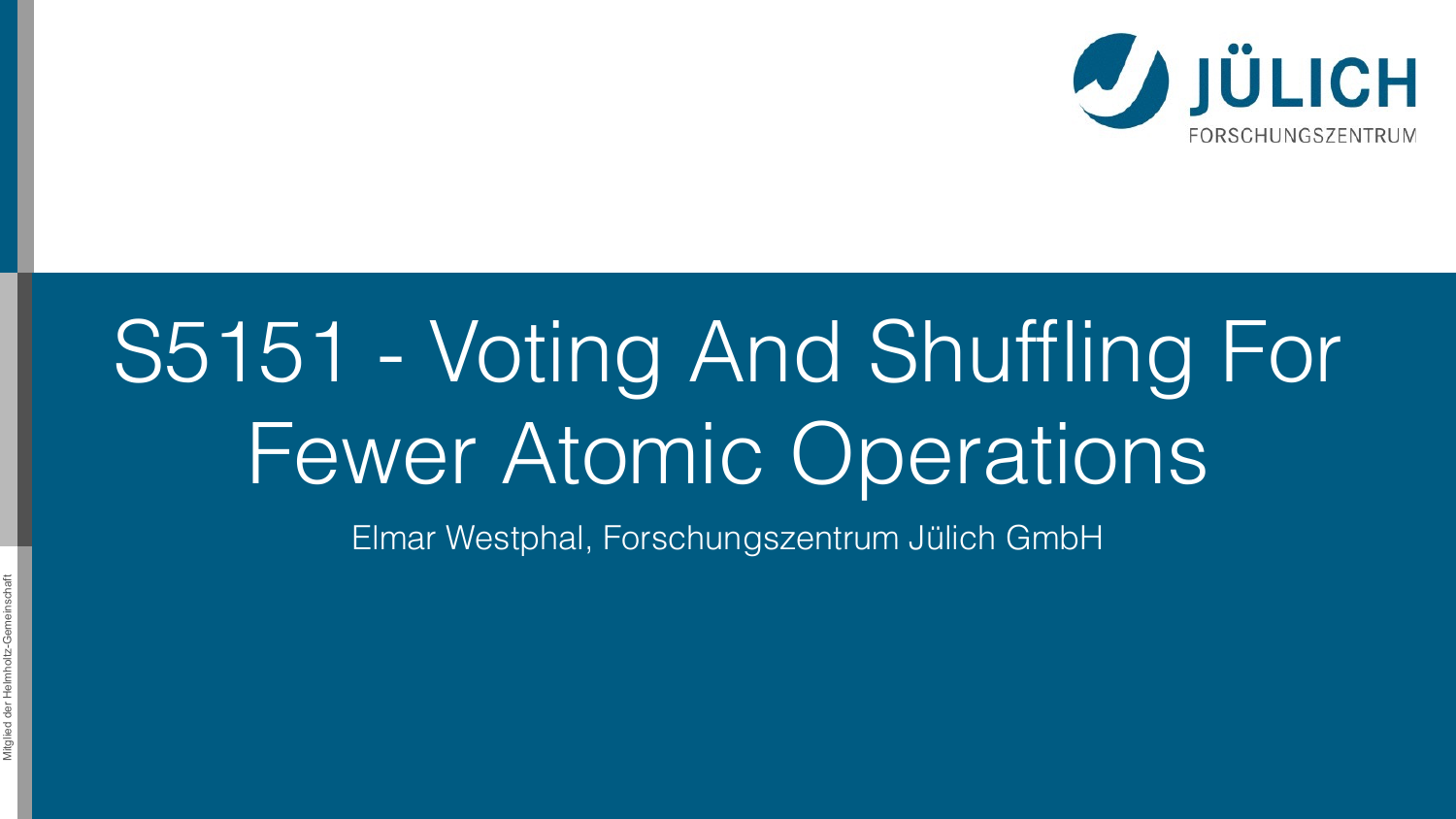## Contents

- On atomic operations and speed problems
- A possible remedy
- About intra-warp communication
- Description of the algorithm
- Benchmarks
- Sample code (appendix)

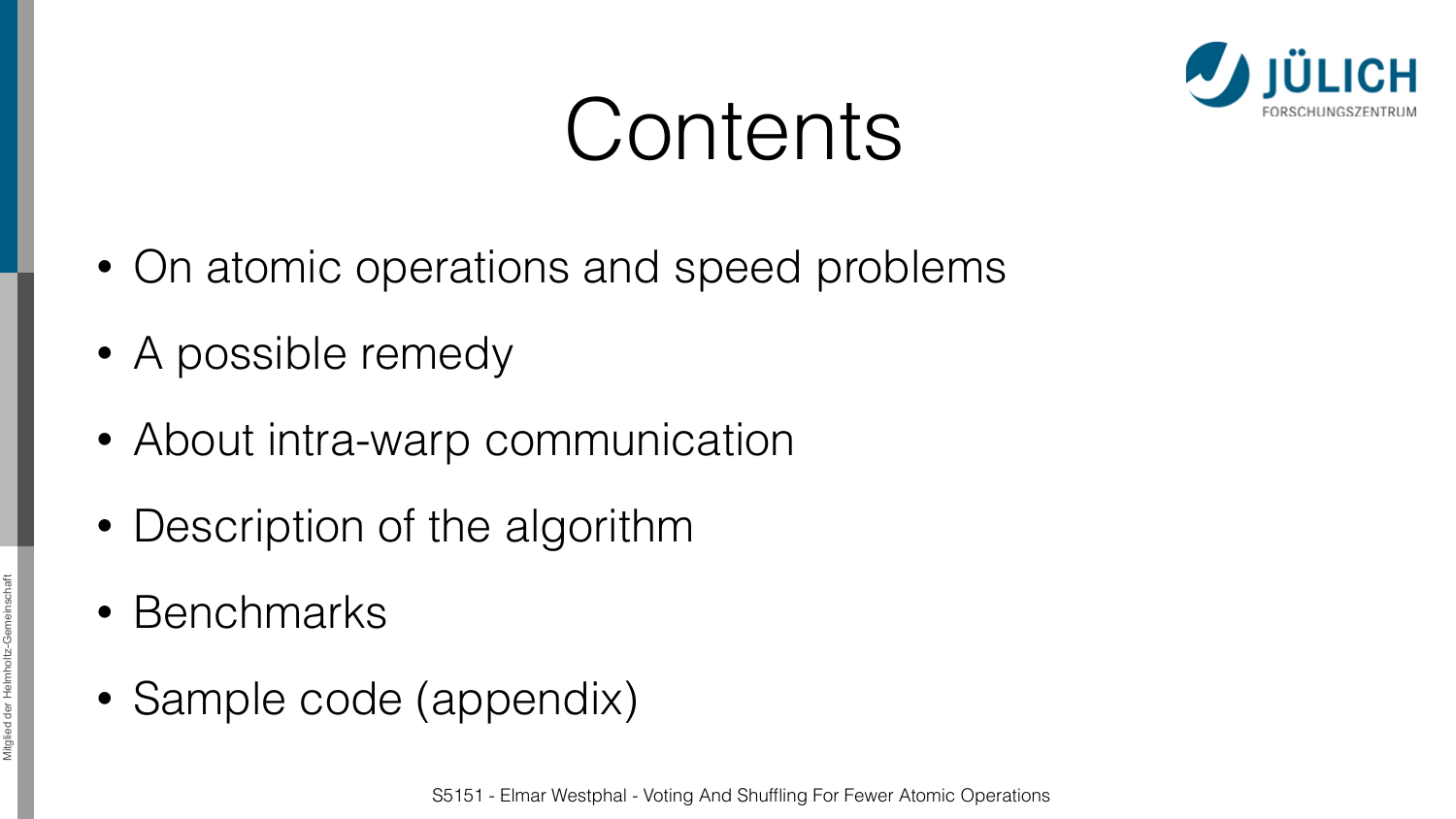

## **USA JÜLICH** On Atomic Operations And Speed Problems







- With every new GPU-generation, atomic operations became faster, but they are still comparatively slow and not natively available for all data types
- Atomic operations not natively available (i.e. double precision atomicAdd) can often be implemented using an atomicCAS loop
	- May lead to branch divergence for address collisions within the same warp, stalling all threads in the warp
		- This leads to **severe performance penalties** for algorithms that perform atomic operations on a small number of data items in a warp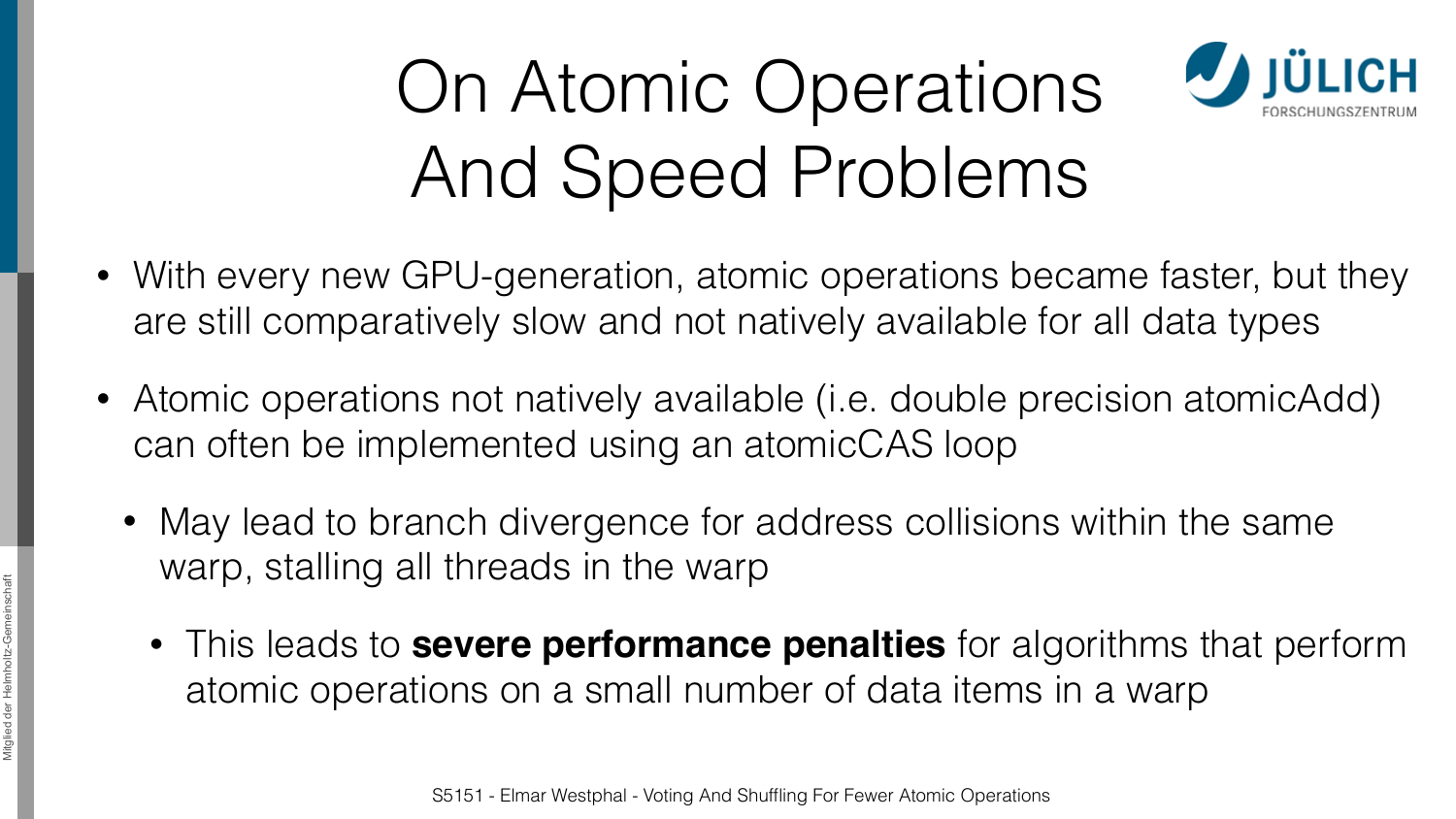

# A Possible Remedy

- Perform the operation on colliding addresses within the warp first
- Update target data using one atomic operation per address per warp:
	- Lowers atomic operation count in general
	- Avoids branch divergence in CAS loops
- Can be implemented using reduction sub-trees in the warps, in parallel
- Values can be exchanged using intra-warp communication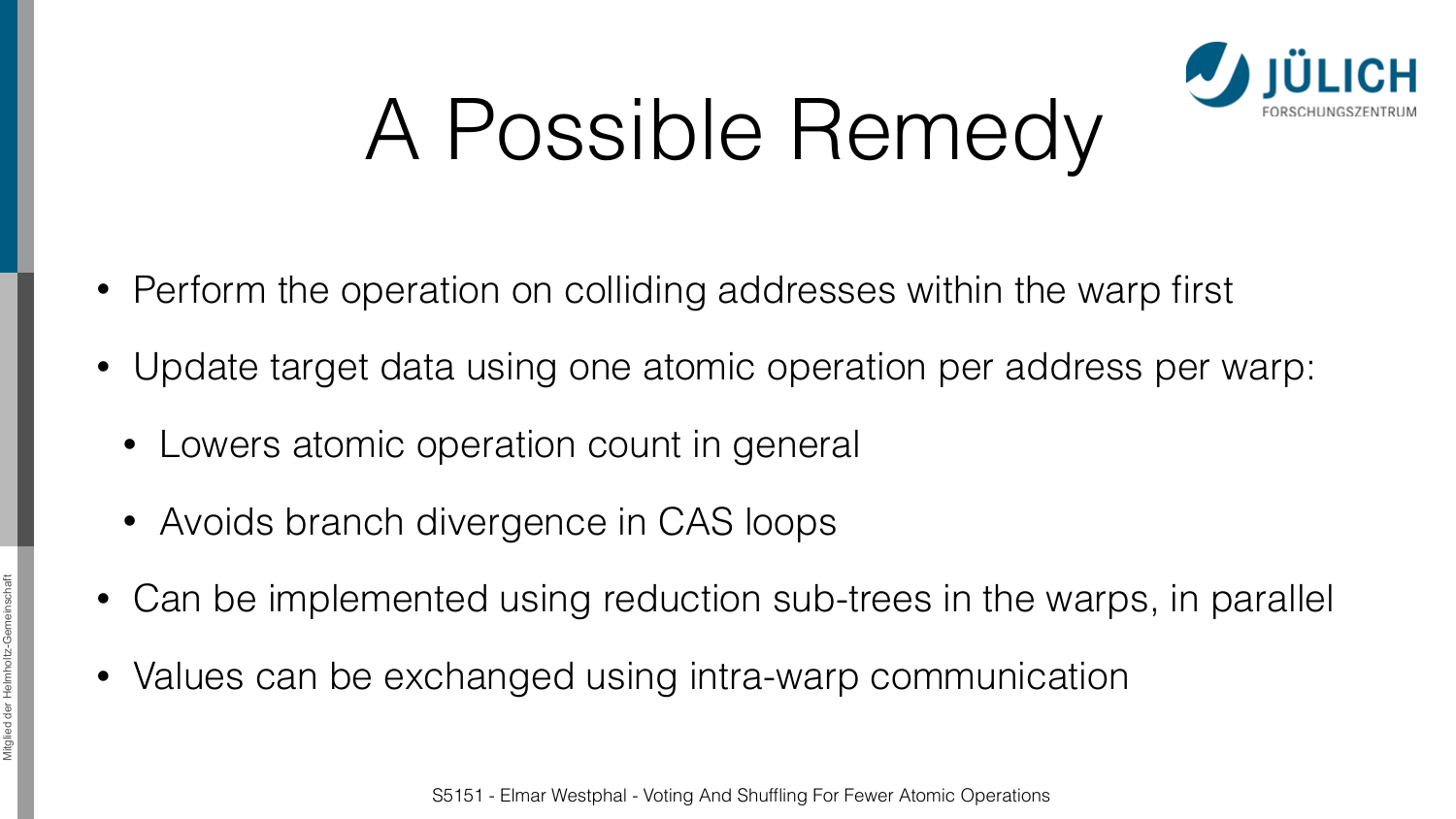



- Warp vote functions:
	- any(predicate) returns non-zero if any of the predicates for the threads in the warp returns non-zero
	- all(predicate) returns non-zero if all of the predicates for the threads in the warp returns non-zero
	- ballot (predicate) returns a bit-mask with the respective bits of threads set where predicate returns non-zero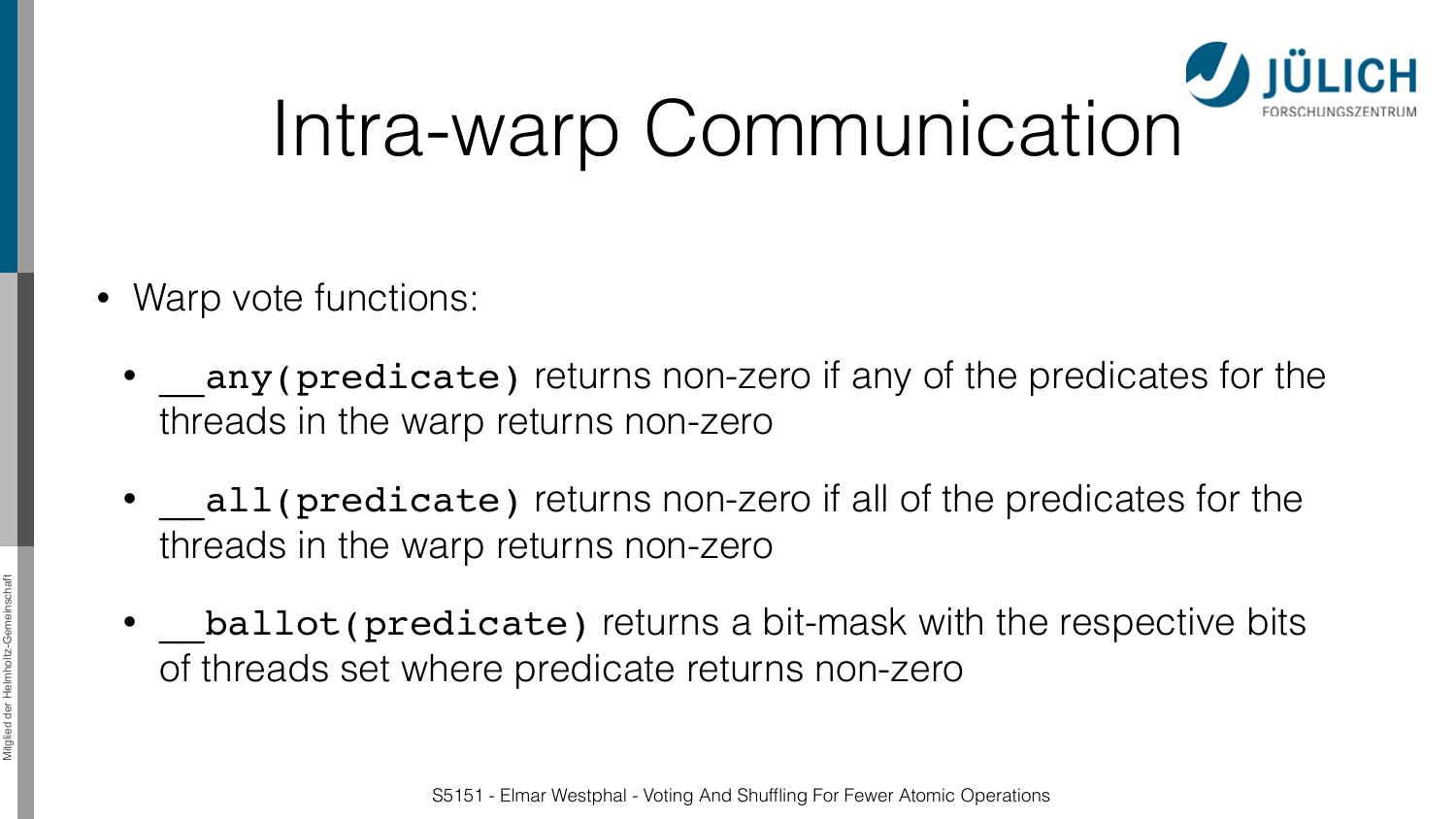

## Intra-Warp Communication/ JULICH Bit Operations

- Data exchange:
	- (but only if this thread also performed  $a$   $\mathbf{shtl}$  ()-operation)
		- here)
- Useful bit operations:
	-
	- popc (value) returns the number of set bits

shfl(value, thread) returns value from the requested thread

• available in different flavors for more specialised tasks (not needed

ffs(value) returns the index of first (least significant) set bit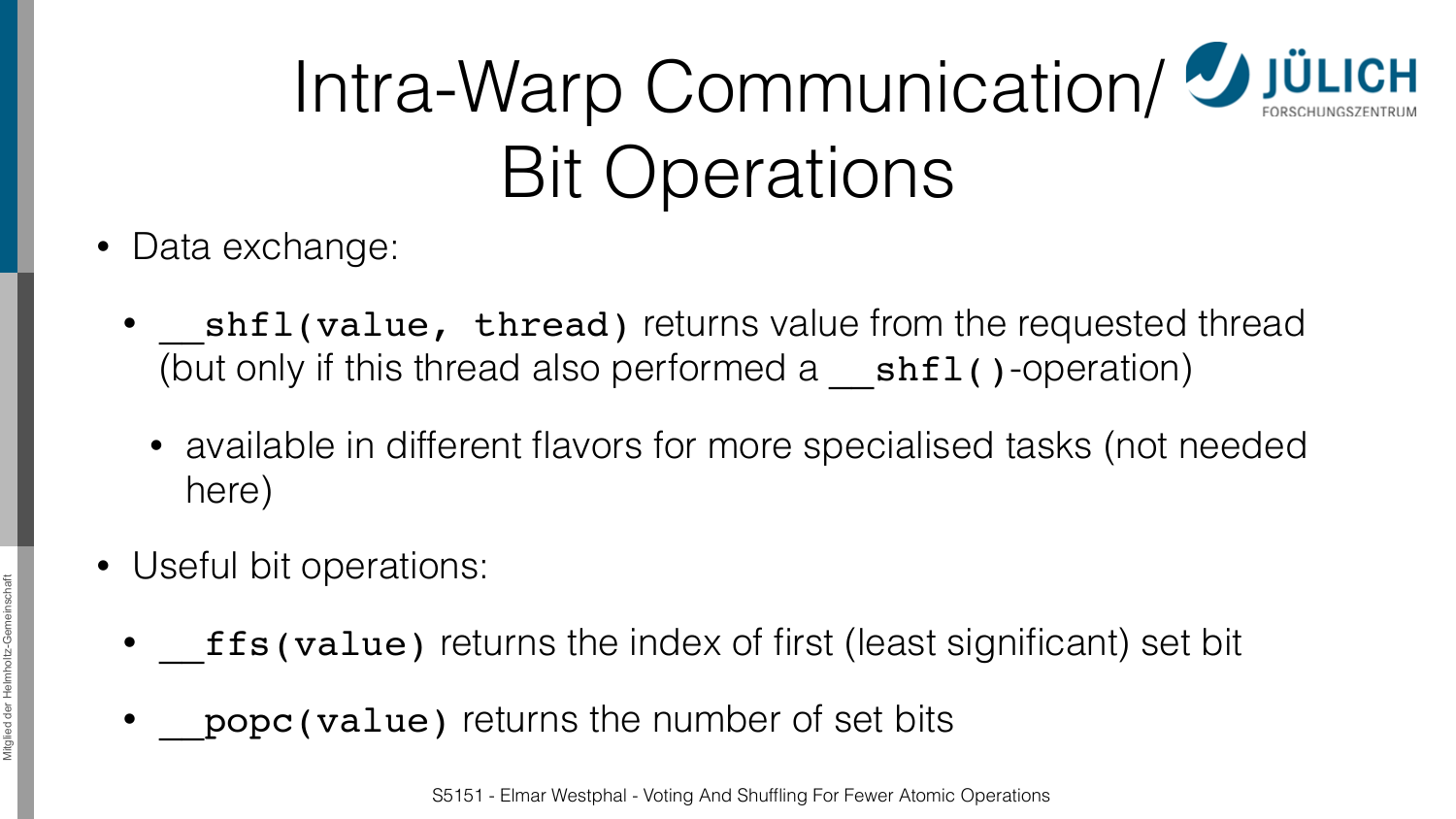

# The Algorithm

- Here "key" shall be defined as a value used to determine the target address of an atomic operation (or the address itself)
- Two stage algorithm:
	- Stage 1: find out which elements share the same key within each warp
	- Stage 2: pre-process these using subtrees within warps, in parallel
- First step can be expensive, but pays off if result can be reused
- Subtrees are traversed using bit-patterns obtained in stage 1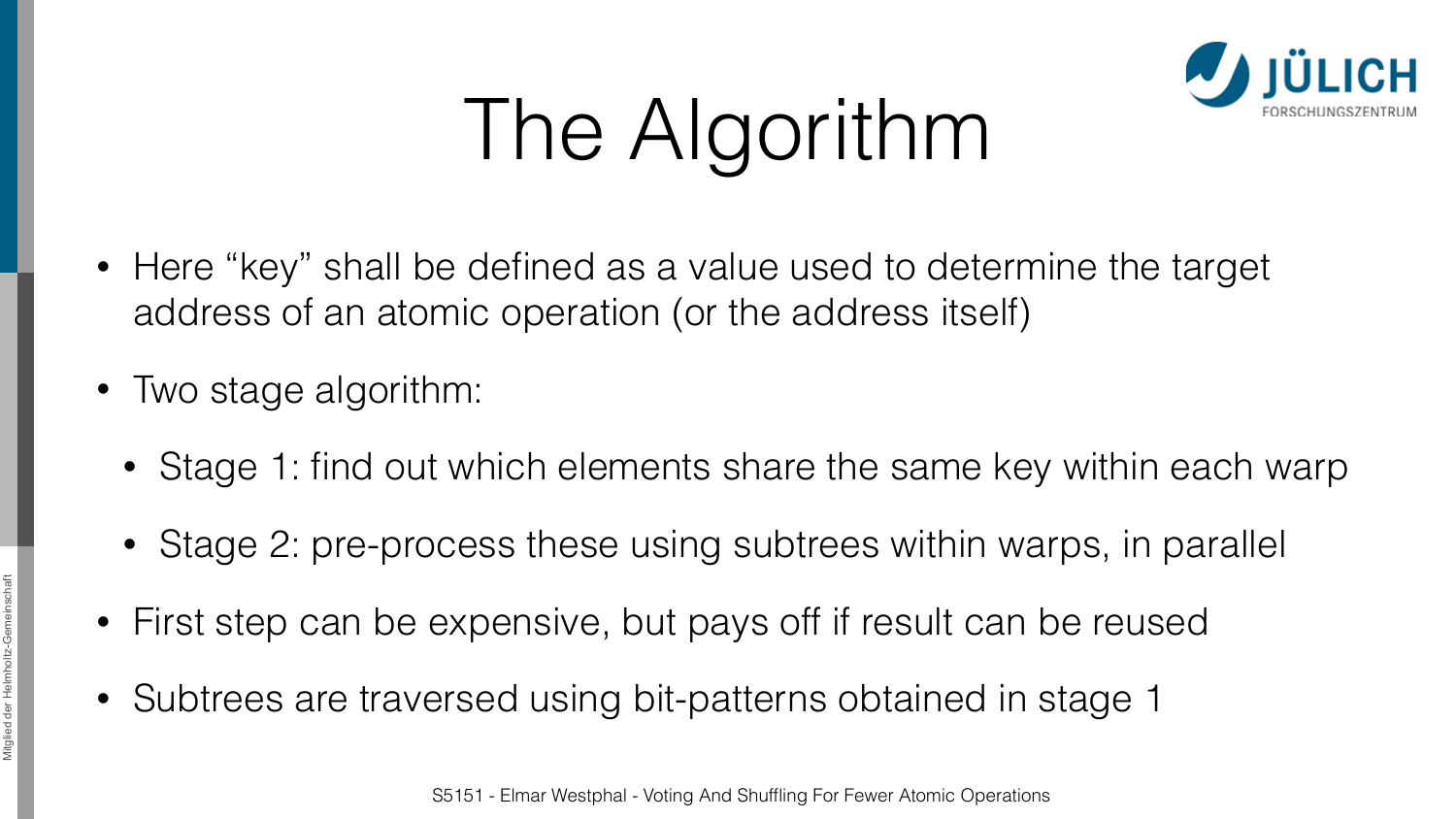



- Set all lanes unassigned
- While we have unassigned lanes
	- Find all lanes with the same key as in the least unassigned lane
	- Remove found lanes from unassigned lanes
	- If this lane is included, store found lanes as peers and exit loop
- Loop always iterates as many times as we have different keys in warp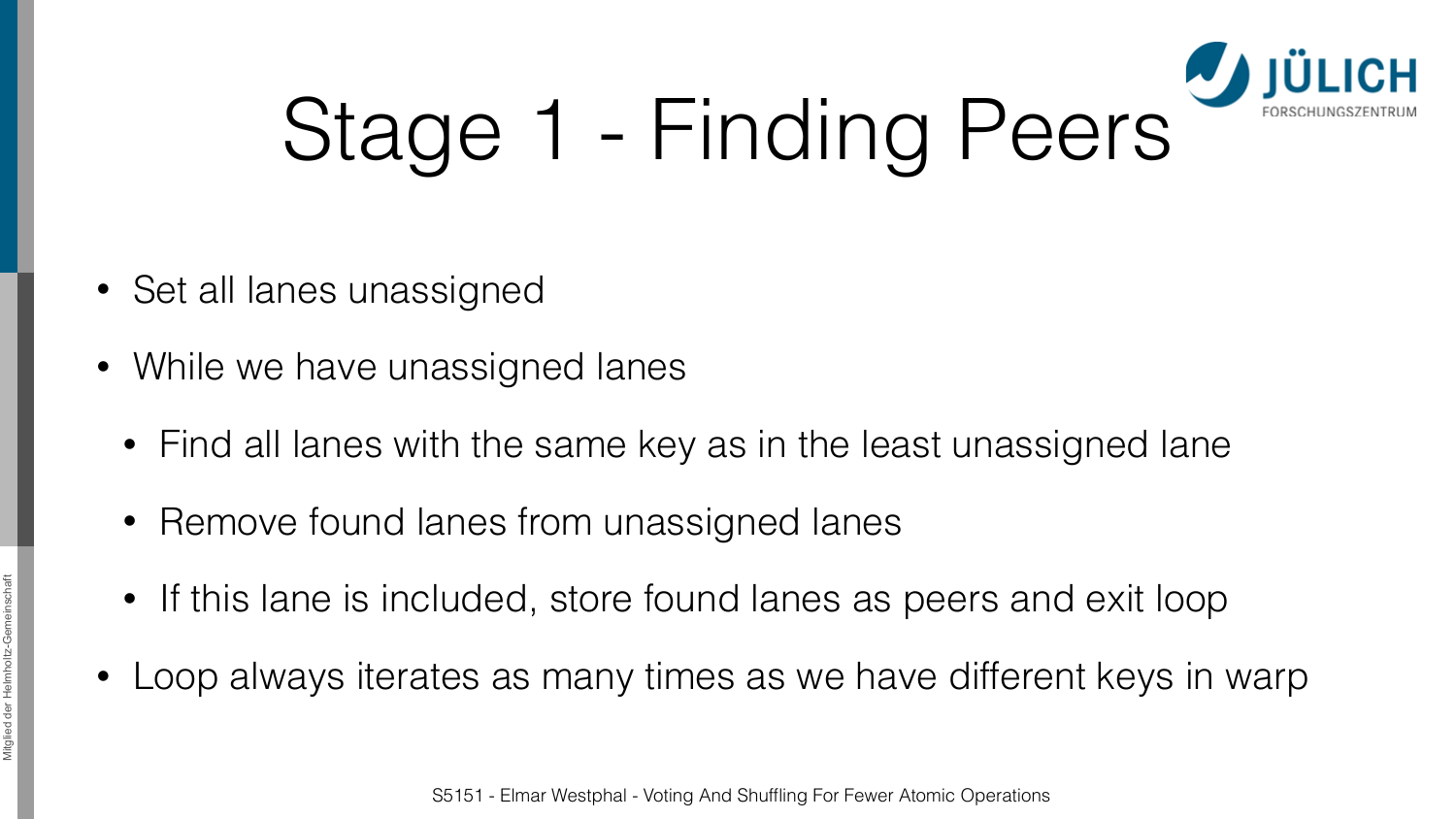

## Stage 1 - Example

• lowest active thread (0) has key 2

• *Leallot*(key = = 2) returns 10010001

Keys: 1 2 3

Iteration 1:

• all threads are still active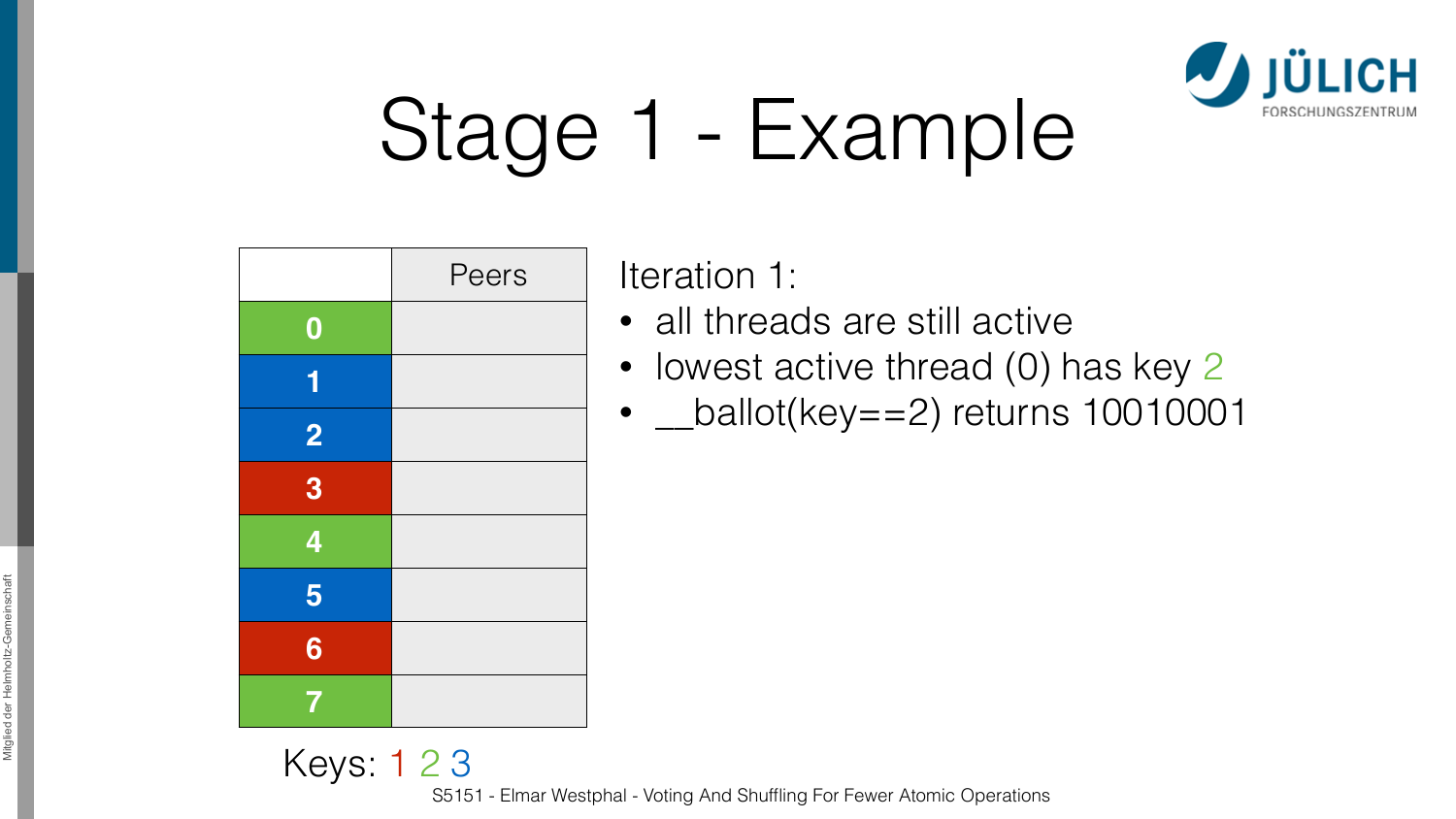

## Stage 1 - Example

ration 1:

all threads are still active

| Peers    | Ite |
|----------|-----|
| 10010001 |     |
|          |     |
|          |     |
|          |     |
| 10010001 |     |
|          |     |
|          |     |
| 10010001 |     |
|          |     |

Keys: 1 2 3

• lowest active thread (0) has key 2

 $_b$ ballot(key==2) returns 10010001

keep this for all threads with  $key == 2$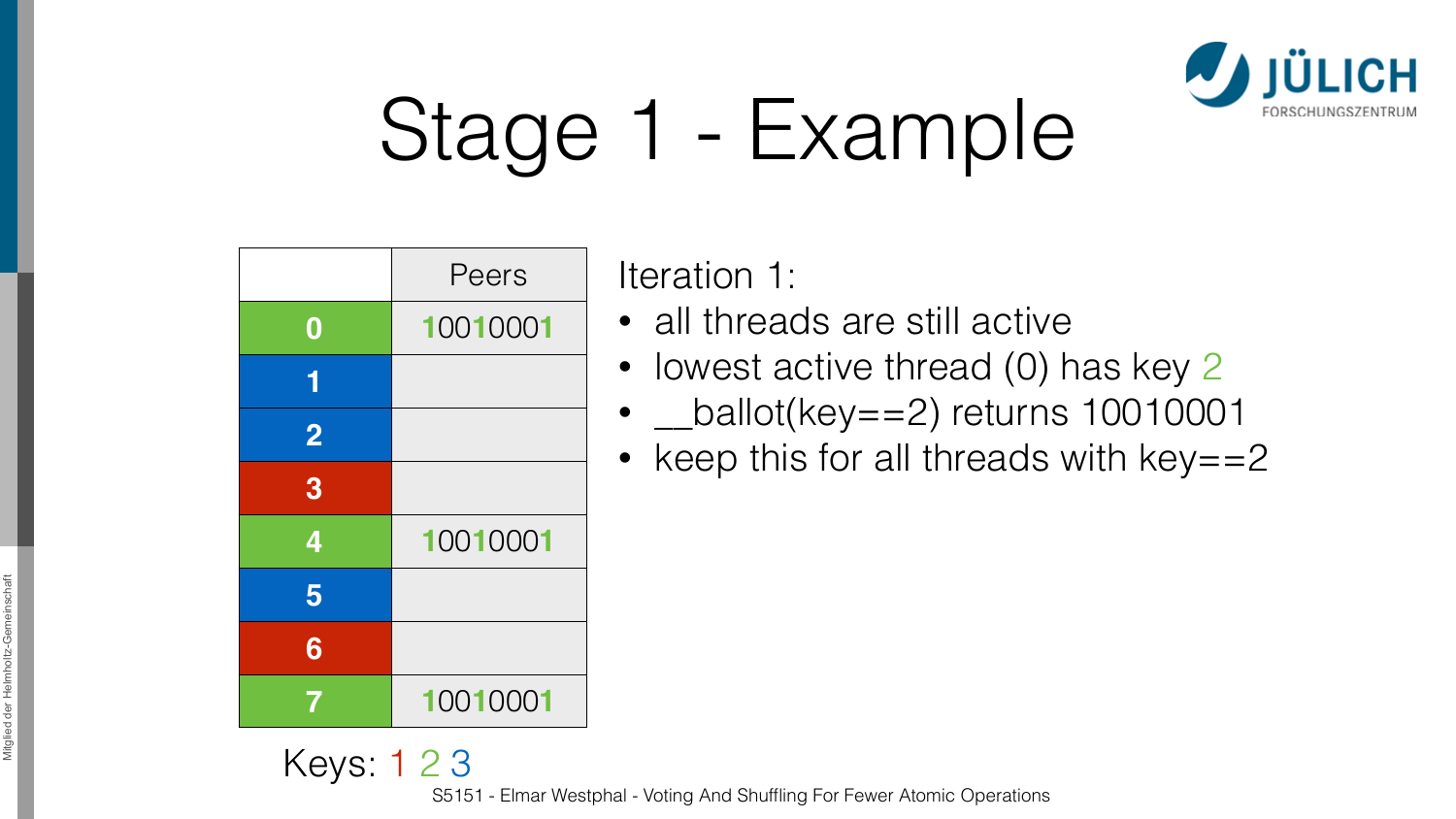

## Stage 1 - Example

ation 1:

 $\alpha$  owest active thread (0) has key 2 • \_\_ballot(key==2) returns 10010001 eep this for all threads with  $key==2$ hese threads are now done

|          | Peers    | Itera          |
|----------|----------|----------------|
|          | 10010001 |                |
|          |          | $\overline{C}$ |
| $\bf{2}$ |          | $\bigwedge$    |
| 8        |          | $\mathfrak{t}$ |
|          | 10010001 |                |
|          |          |                |
| 6        |          |                |
|          | 10010001 |                |

Keys: 1 2 3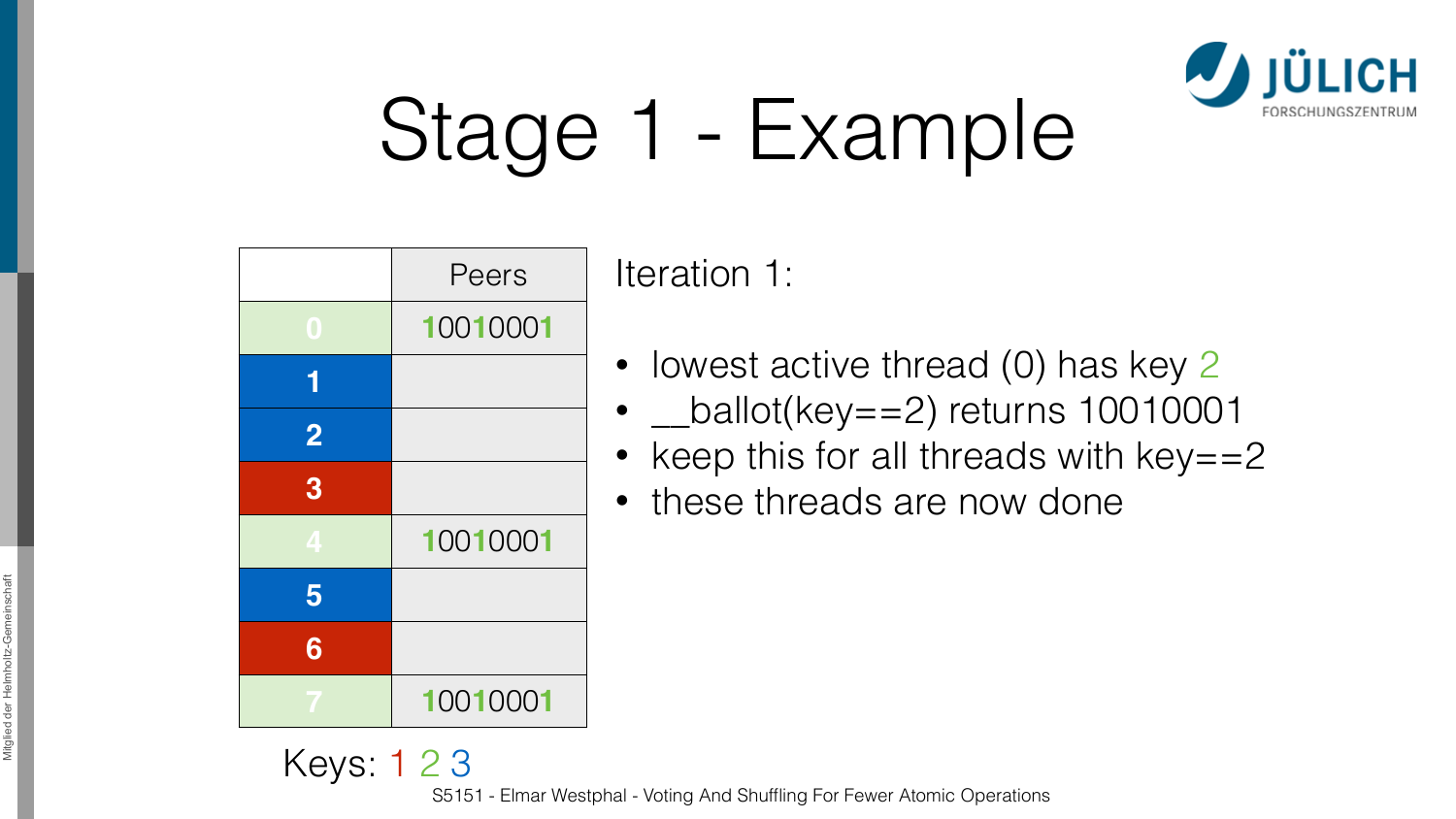- some threads are still active
- lowest active thread (1) has key 3
- *Leallot*(key = = 3) returns 00100110

## Stage 1 - Example

|                | Peers    |  |  |  |  |
|----------------|----------|--|--|--|--|
|                | 10010001 |  |  |  |  |
|                |          |  |  |  |  |
| $\overline{2}$ |          |  |  |  |  |
| 3              |          |  |  |  |  |
|                | 10010001 |  |  |  |  |
|                |          |  |  |  |  |
| 6              |          |  |  |  |  |
|                | 10010001 |  |  |  |  |

Keys: 1 2 3



Iteration 2: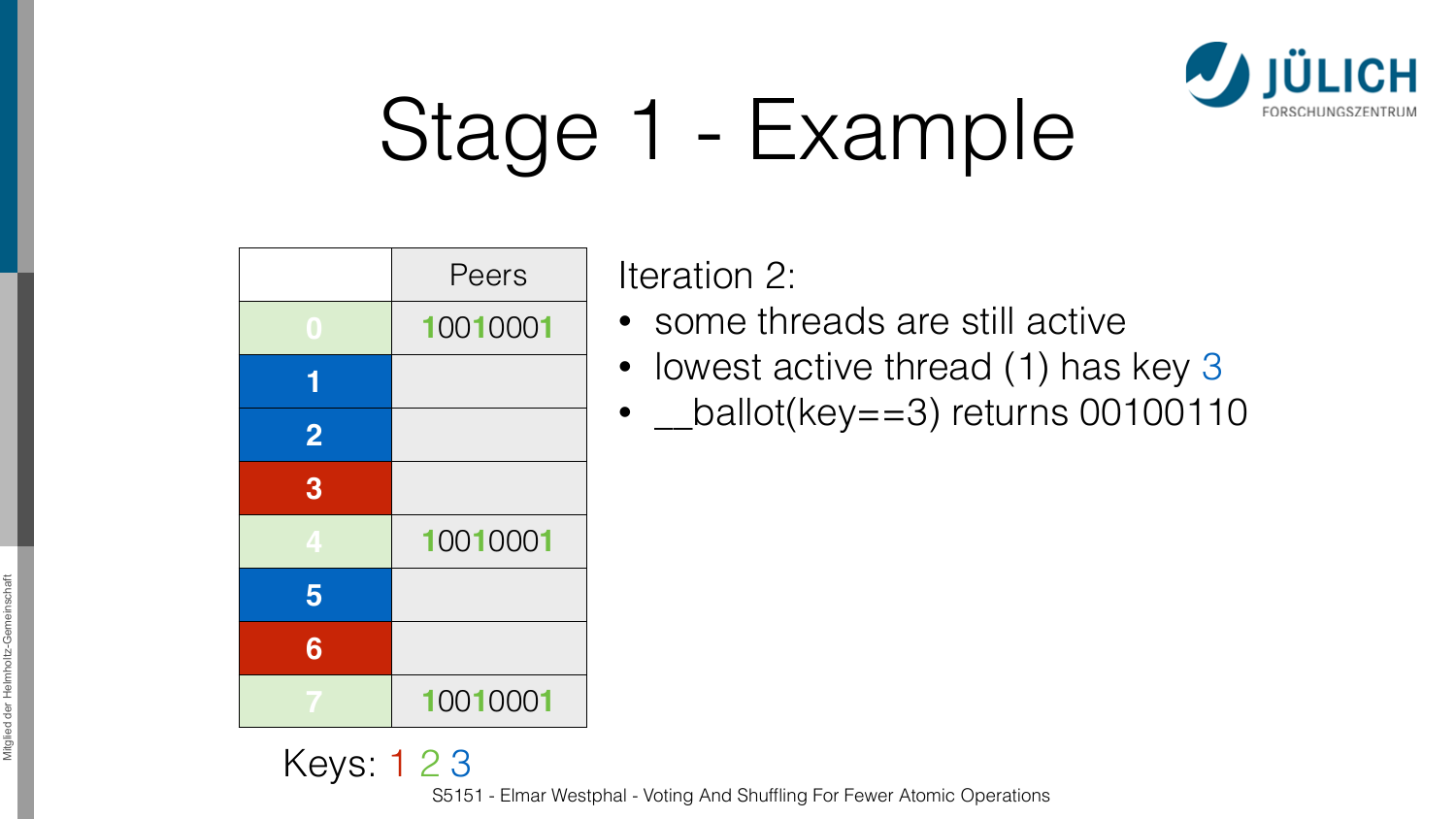## Stage 1 - Example

eration 2:

|   | Peers    | l†∈ |
|---|----------|-----|
|   | 10010001 |     |
|   | 00100110 |     |
|   | 00100110 |     |
| 3 |          |     |
|   | 10010001 |     |
|   | 00100110 |     |
| 6 |          |     |
|   | 10010001 |     |

- some threads are still active
- lowest active thread (0) has key 3
- \_\_ballot(key==3) returns 00100110
- keep peers and deactivate threads

Keys: 1 2 3

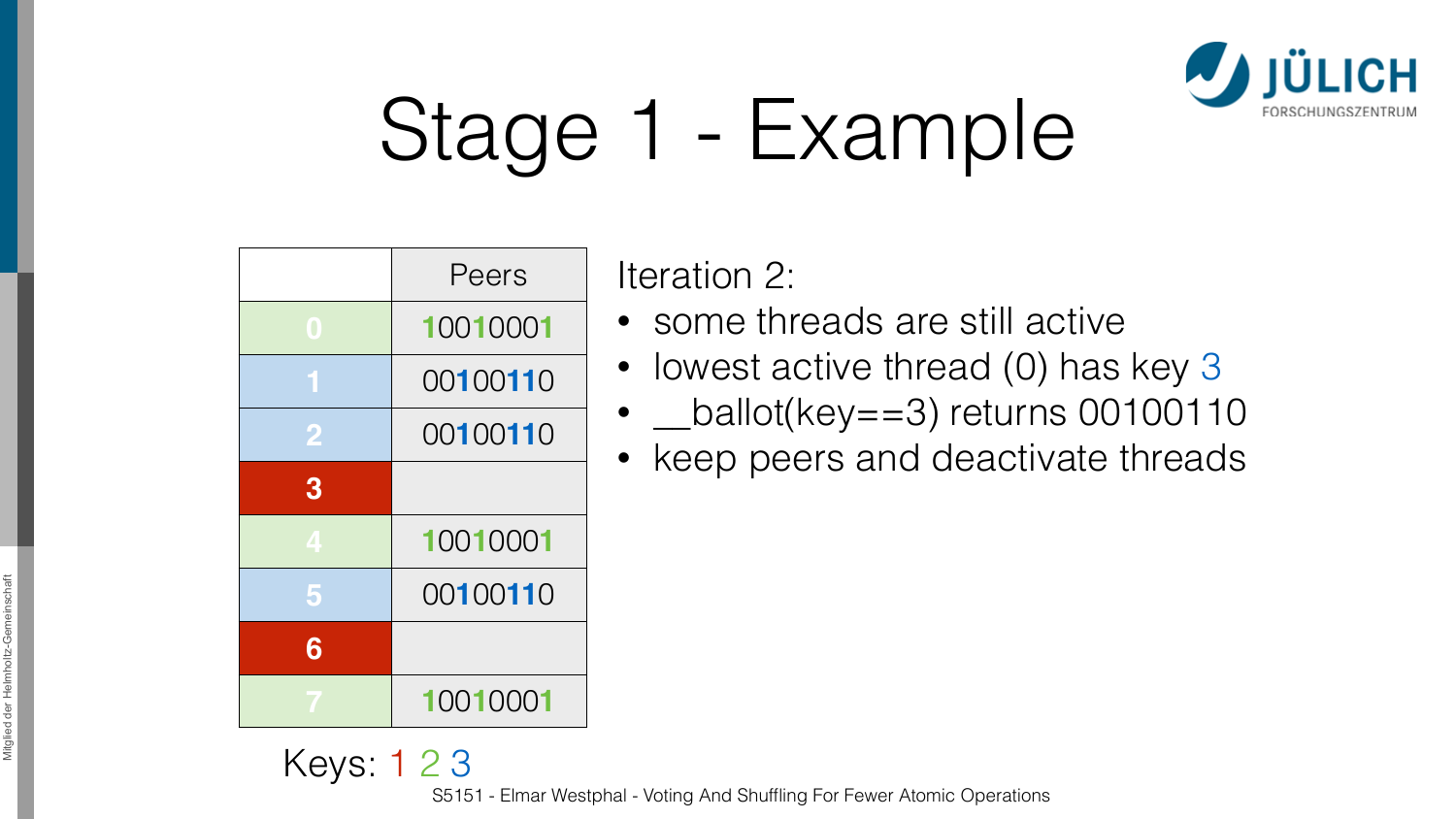## Stage 1 - Example

- lowest active thread (3) has key 1
- *\_ballot(key==1)* returns 01001000

|   | Peers    |  |  |  |
|---|----------|--|--|--|
|   | 10010001 |  |  |  |
|   | 00100110 |  |  |  |
|   | 00100110 |  |  |  |
| 3 |          |  |  |  |
|   | 10010001 |  |  |  |
|   | 00100110 |  |  |  |
| 6 |          |  |  |  |
|   | 10010001 |  |  |  |

Keys: 1 2 3

Iteration 3:

• some threads are still active

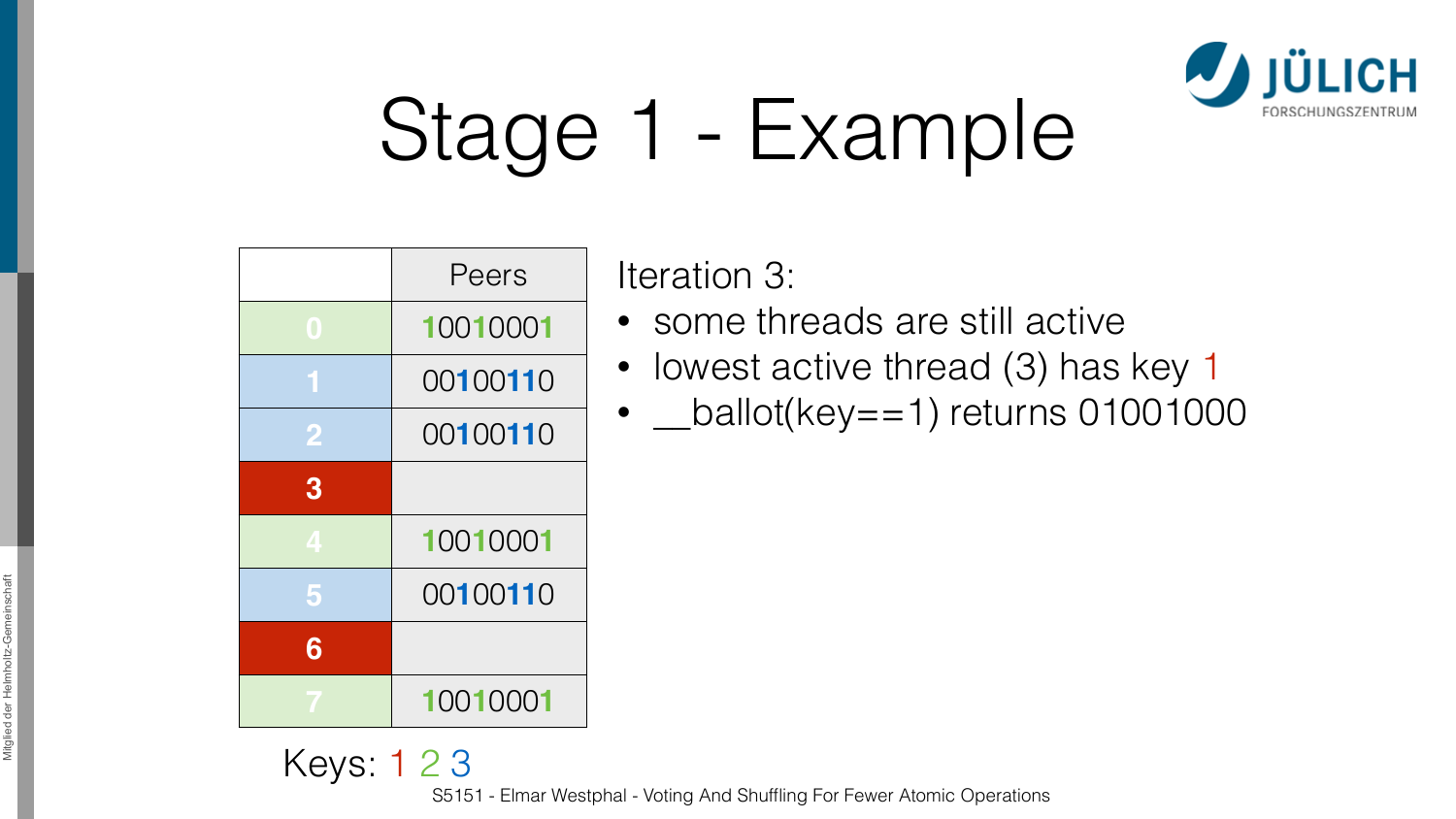

## Stage 1 - Example

Iteration 3:<br>• some threads are still active<br>• lowest active thread (0) has key 3

|              | Peers    | ╟╋ |
|--------------|----------|----|
|              | 10010001 |    |
|              | 00100110 |    |
|              | 00100110 |    |
| $\mathbf{R}$ | 01001000 |    |
|              | 10010001 |    |
|              | 00100110 |    |
| 6            | 01001000 |    |
|              | 10010001 |    |

Keys: 1 2 3

• \_\_ballot(key==1) returns 01001000 • keep peers and deactivate threads • no active threads left, we are done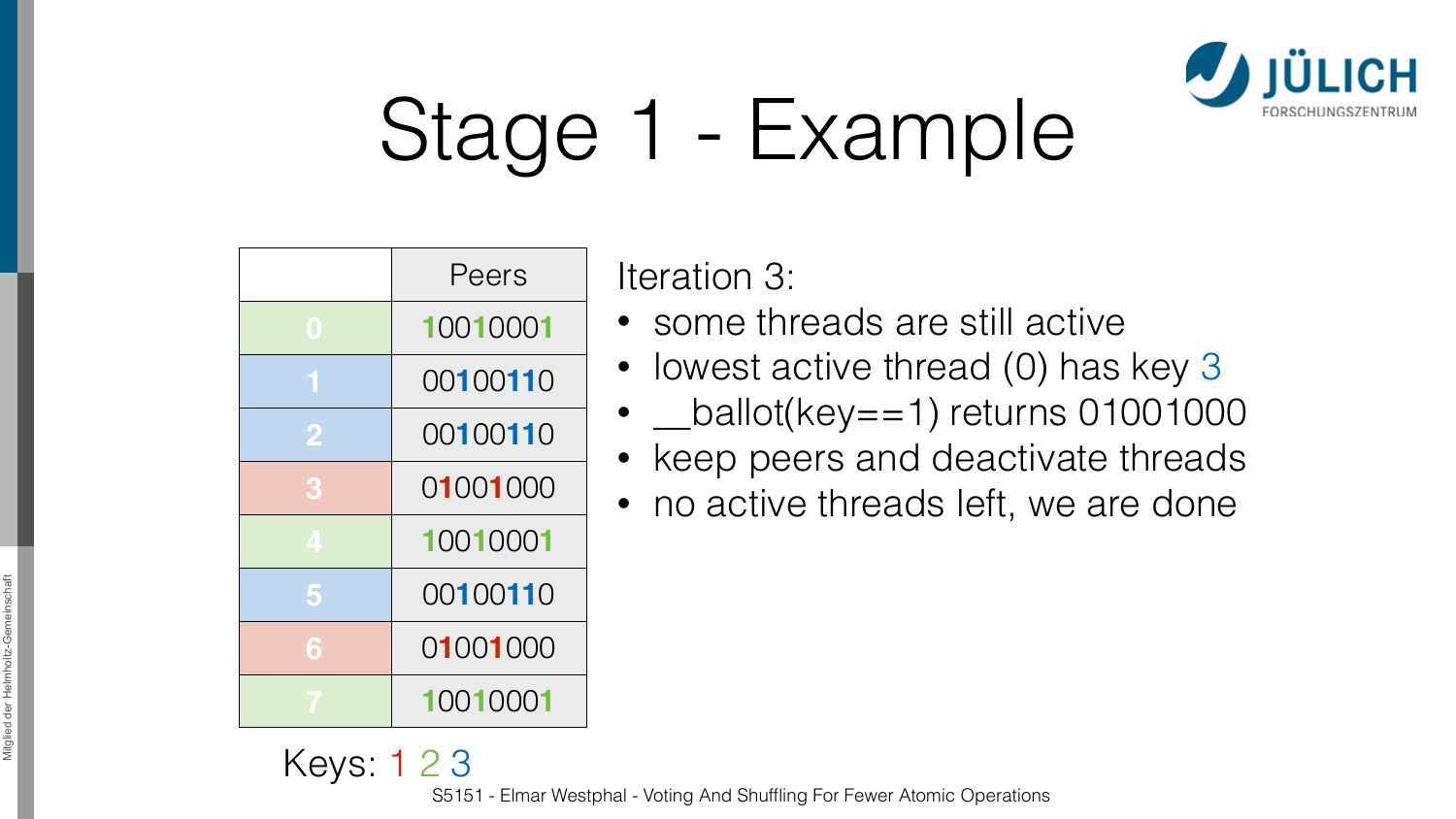- …find lanes sharing a certain key:
	- peers= ballot(my key==other key)
- …find the other key:
	- other\_key=\_ shfl(my key,first unassigned thread)
- …find the first unassigned thread:
	- first unassigned thread= ffs(unassigned threads)-1
- …update the bit mask of unassigned threads
	- unassigned threads^=peers



# ok, but how do I…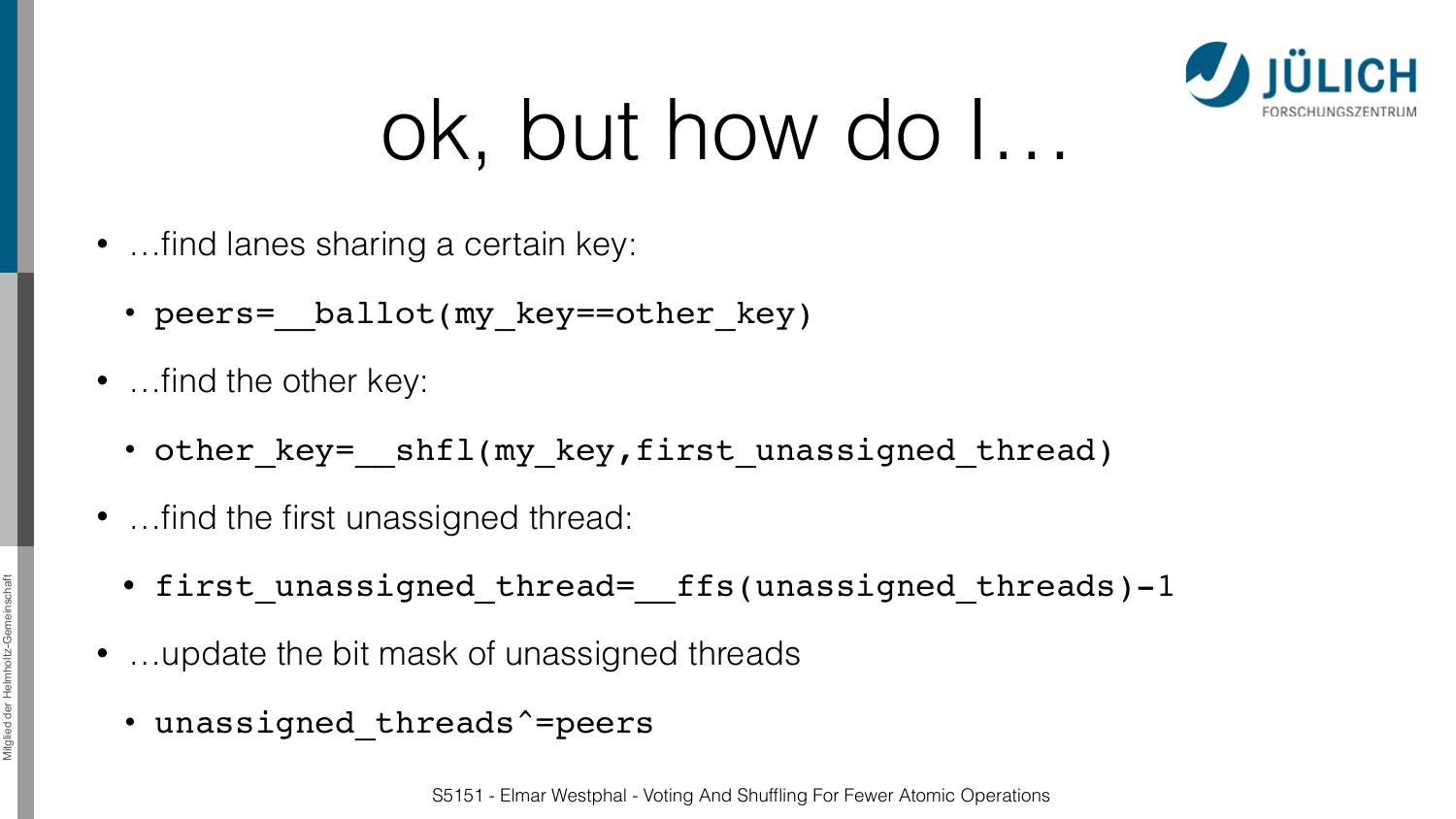## Similarities To Other Algorithms

- Some of these operations can be found in other/similar contexts, e.g.:
	- Warp aggregated atomic filtering as described in



[http://devblogs.nvidia.com/parallelforall/cuda-pro](http://devblogs.nvidia.com/parallelforall/cuda-pro-tip-optimized-filtering-warp-aggregated-atomics/)tip-optimized-filtering-warp-aggregated-atomics/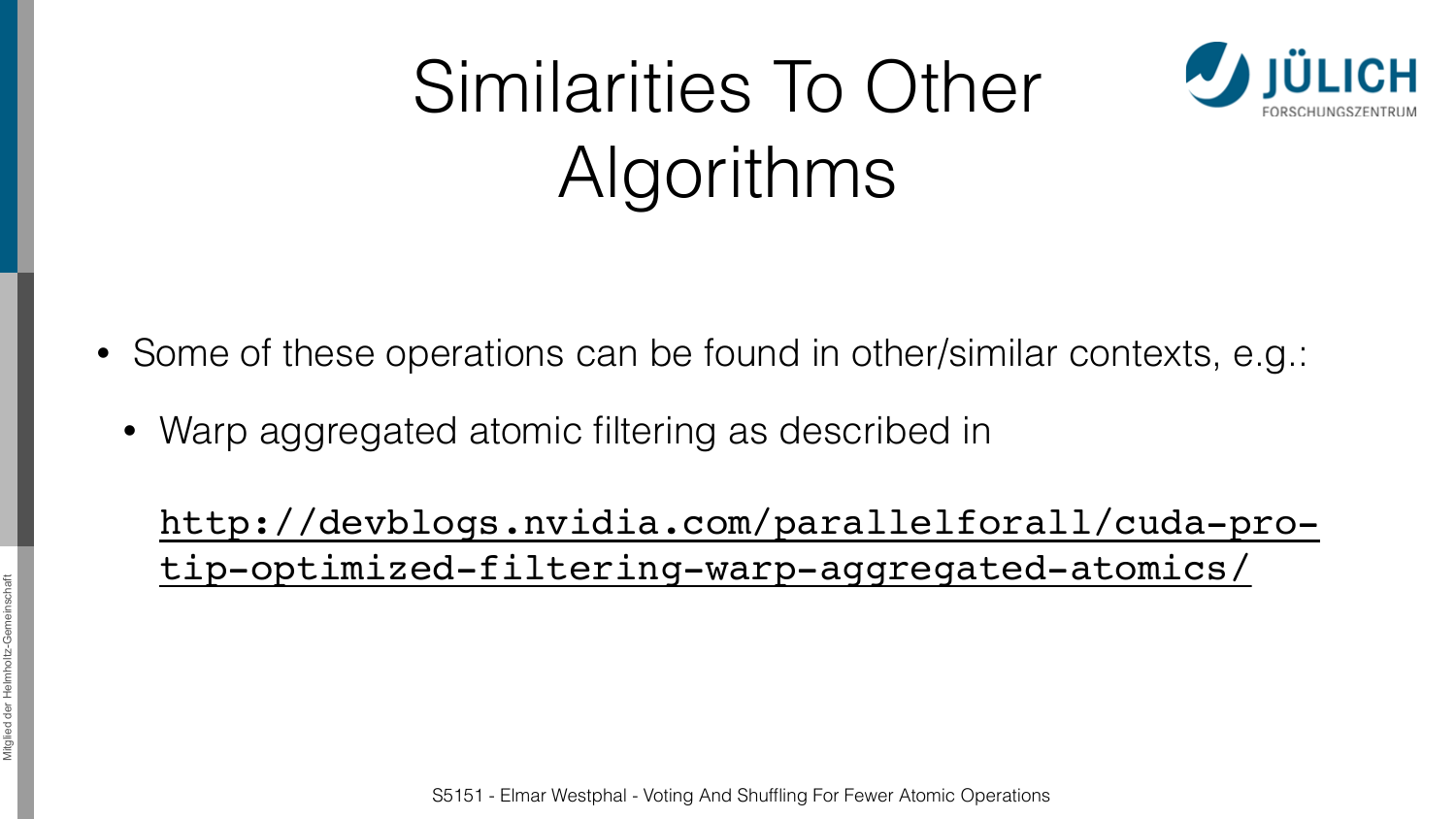

## Stage 2 - Pre-process Using Jülich Sub-trees

Using the bit-pattern generated in stage 1:

- Find lane's relative position among its peers
- Drop all peer entries with same or lower lane ID
- Repeat, until this lane's value was used:
	- Add next peer's value\* with higher lane ID, if it exists
	- Delete all lanes that were just added from all peer bit-patterns

\* "wrong" order if used in larger scopes, but no problem if staying in warp and easier to implement here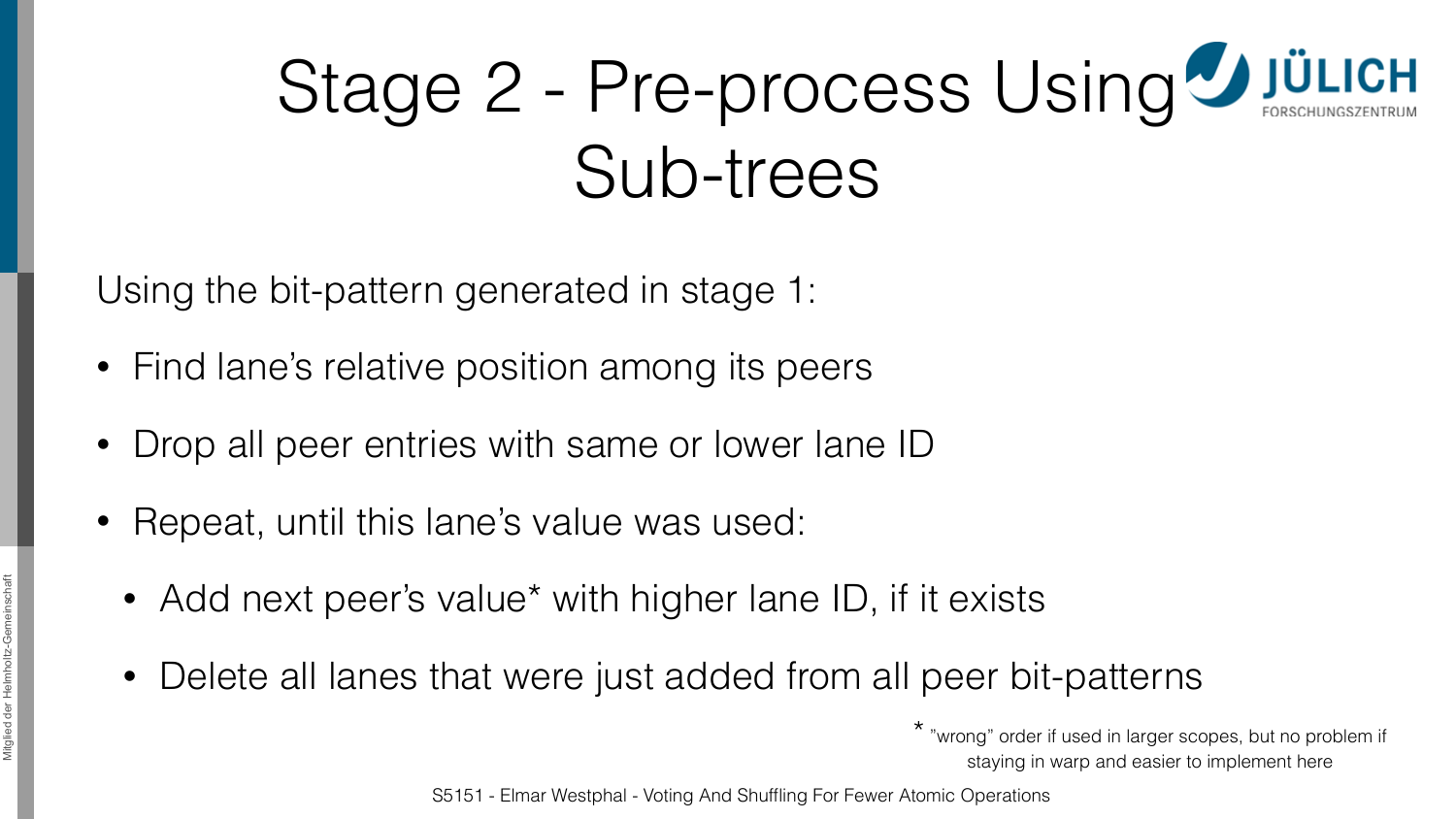

## Stage 2 - Example

|                  | <b>Peer bitmask</b>                 | <b>Idx</b><br>by<br>peer | <b>Idx by</b><br>peer<br>(binary) | <b>Initial</b><br>value |
|------------------|-------------------------------------|--------------------------|-----------------------------------|-------------------------|
| $\boldsymbol{0}$ | xx54x3xx2xx1xxx0                    |                          | 000                               |                         |
| 1                | x4xxxxx3xx2xx10x                    |                          | 000                               | 8                       |
| $\overline{2}$   | x4xxxxx3xx2xx10x                    |                          | 001                               | $\overline{2}$          |
| 3                | $4$ xxx $3$ x $2$ xx $1$ xx $0$ xxx |                          | 000                               |                         |
| 4                | xx54x3xx2xx1xxx0                    |                          | 001                               |                         |
| 5                | x4xxxxx3xx2xx10x                    | $\overline{2}$           | 010                               |                         |
| 6                | 4xxx3x2xx1xx0xxx                    |                          | 001                               |                         |
| 7                | xx54x3xx2xx1xxx0                    | $\overline{2}$           | 010                               |                         |
| 8                | x4xxxxx3xx2xx10x                    | $\bm{\cup}$              | 011                               |                         |
| 9                | $4$ xxx $3$ x $2$ xx $1$ xx $0$ xxx | $\overline{2}$           | 010                               |                         |
| 10               | xx54x3xx2xx1xxx0                    | З                        | ()11                              |                         |
| 11               | $4$ xxx $3$ x $2$ xx $1$ xx $0$ xxx | 3                        | 011                               | 8                       |
| 12 <sub>1</sub>  | xx54x3xx2xx1xxx0                    | 4                        | 100                               |                         |
| 13               | xx54x3xx2xx1xxx0                    | 5                        | 101                               |                         |
| 14               | x4xxxxx3xx2xx10x                    | 4                        | 100                               |                         |
| 15               | 4xxx3x2xx1xx0xxx                    | 4                        | 100                               |                         |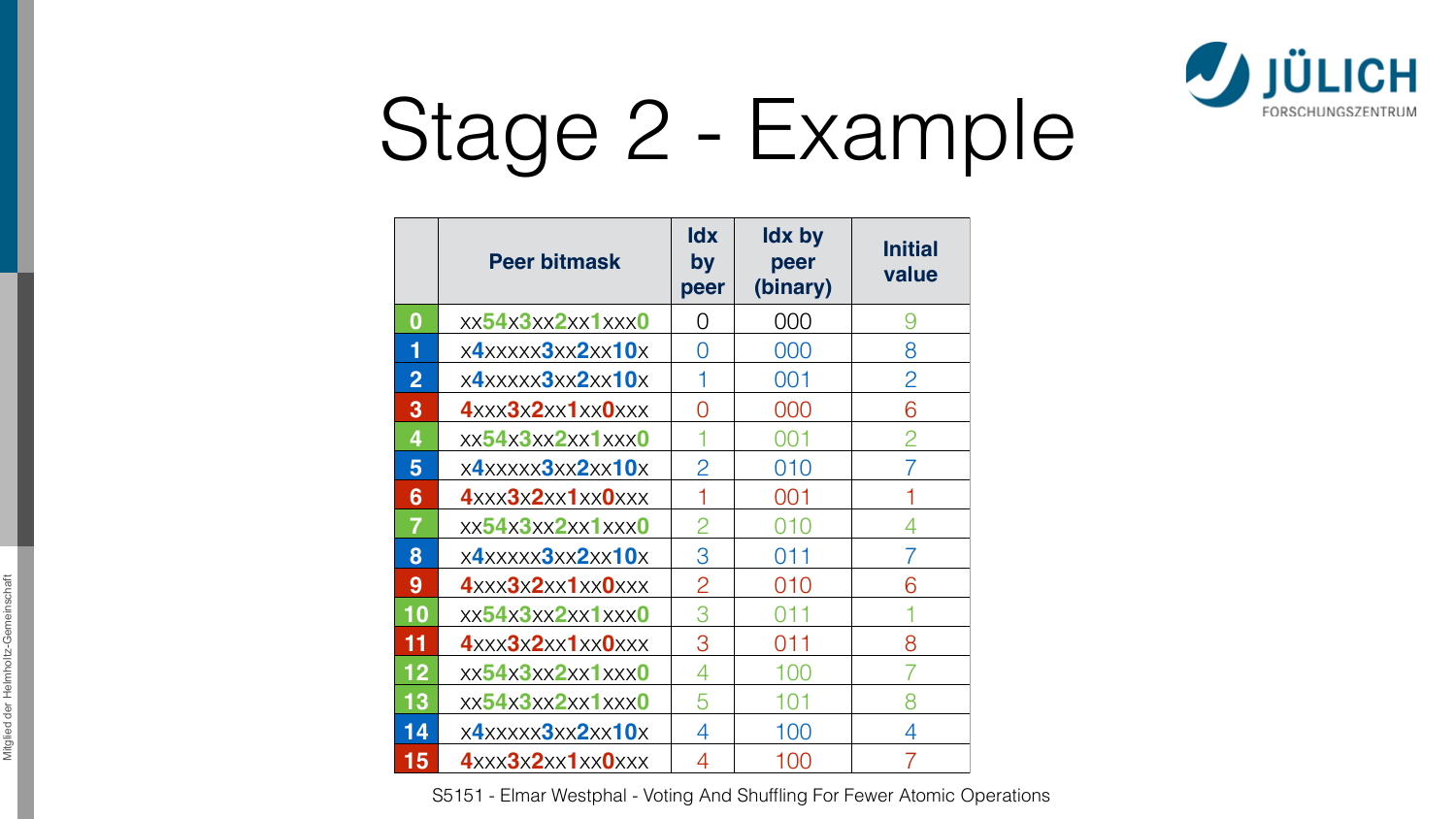

## Stage 2 - Example

|                  | <b>Peer bitmask</b>               | <b>Idx</b><br>by<br>peer | <b>Idx by</b><br>peer<br>(binary) | <b>Initial</b><br>value | <b>Value after</b><br><b>iteration 1</b> |
|------------------|-----------------------------------|--------------------------|-----------------------------------|-------------------------|------------------------------------------|
| $\boldsymbol{0}$ | xx54x3xx2xx1xxxx                  |                          | 000                               |                         |                                          |
|                  | x4xxxxx3xx2xx1xx                  |                          | 000                               |                         | 10                                       |
| $\overline{2}$   | x4xxxxx3xx2xxxxx                  |                          | 001                               |                         |                                          |
| $\boldsymbol{3}$ | 4xxx3x2xx1xxxxxx                  |                          | 000                               | 6                       |                                          |
| 4                | xx54x3xx2xxxxxxx                  |                          | 001                               |                         |                                          |
| 5                | x4xxxxx3xxxxxxxx                  | $\mathcal{P}$            | 010                               |                         | 14                                       |
| 6                | <b>4xxx3x2xxxxxxxxx</b>           |                          | 001                               |                         |                                          |
| 7                | xx54x3xxxxxxxxxx                  |                          | 010                               |                         | 5                                        |
| 8                | x4xxxxxxxxxxxxxxx                 | 3                        | 011                               |                         |                                          |
| 9                | <b>4xxx3xxxxxxxxxxx</b>           | $\overline{C}$           | 010                               | 6                       | 14                                       |
| 10               | XX54XXXXXXXXXXXX                  | 3                        | 011                               |                         |                                          |
| 11               | <b>4xxxxxxxxxxxxxxx</b>           | 3                        | 011                               | 8                       |                                          |
| 12 <sub>2</sub>  | <b>XX5XXXXXXXXXXXXX</b>           |                          | 100                               |                         | 15                                       |
| 13               | <b>XXXXXXXXXXXXXXX</b>            |                          | 101                               |                         |                                          |
| 14               | <b>XXXXXXXXXXXXXXX</b>            |                          | 100                               |                         |                                          |
| 15               | <b>X</b> XXX <b>XXXXXXXXX</b> XXX |                          | 100                               |                         |                                          |

## Clear out the peers we don't need to add

## Add the next peer to our left (if any)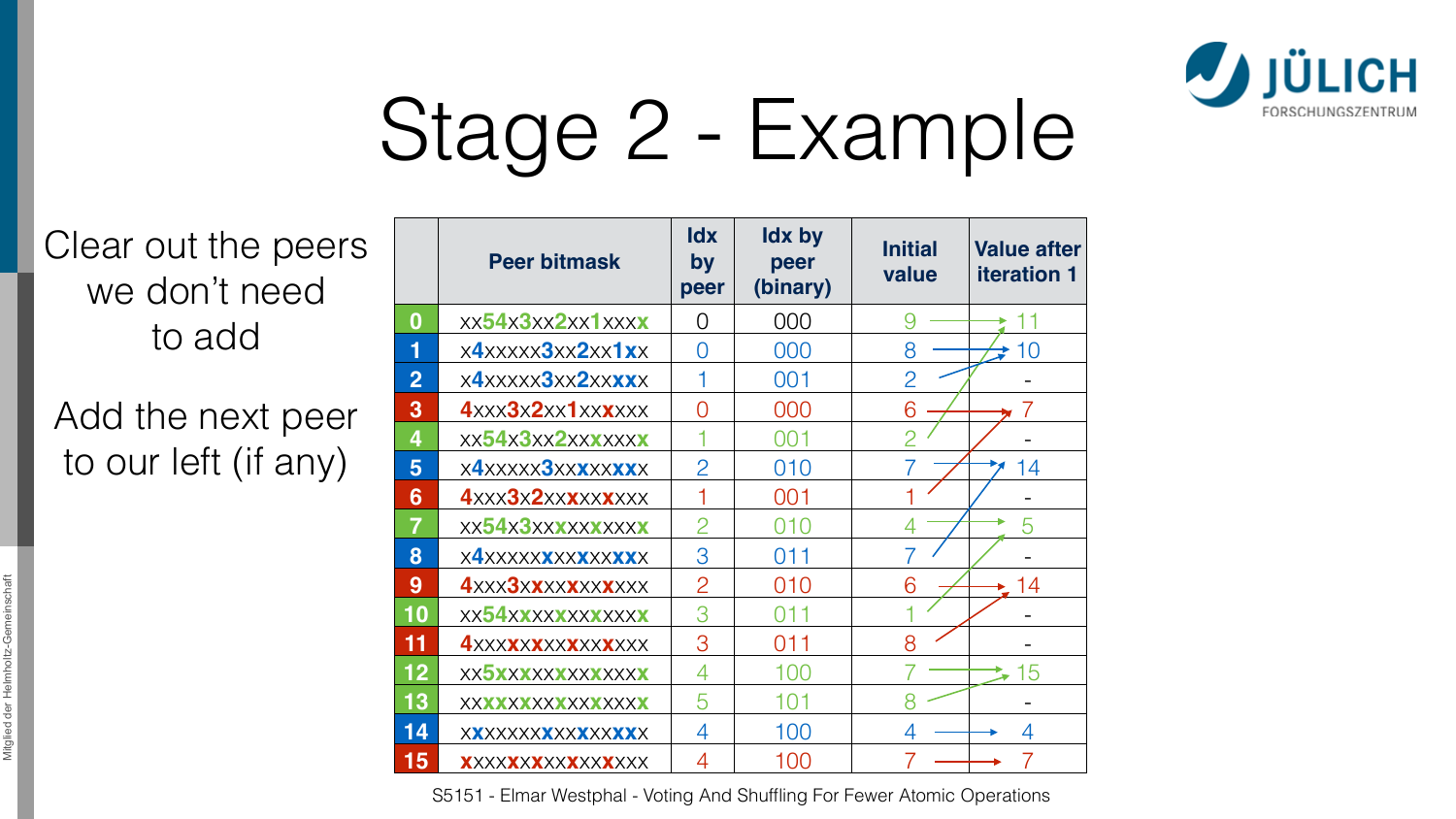

## Stage 2 - Example

|                         | <b>Peer bitmask</b>               | <b>Idx</b><br>by<br>peer | <b>Idx by</b><br>peer<br>(binary) | <b>Initial</b><br>value  | <b>Value after</b><br><b>iteration 1</b> | <b>Value after</b><br><b>iteration 2</b> |
|-------------------------|-----------------------------------|--------------------------|-----------------------------------|--------------------------|------------------------------------------|------------------------------------------|
| $\bf{0}$                | <b>XXX4XXXX2XXXXXXX</b>           |                          | 000                               |                          |                                          | 16                                       |
|                         | x4xxxxxxxxx2xxxxx                 | $\bigcap$                | 000                               | 8                        |                                          | 24                                       |
| $\mathbf{2}$            | x4xxxxxxxxx2xxxxx                 |                          | 001                               |                          |                                          |                                          |
| 3                       | <b>4xxxxx2xxxxxxxxx</b>           |                          | 000                               | 6                        |                                          | 21                                       |
| $\overline{\mathbf{4}}$ | <b>XXX4XXXX2XXXXXXX</b>           |                          | 001                               |                          |                                          |                                          |
| $5\overline{)}$         | x4xxxxxxxxxxxxxx                  | $\mathcal{P}$            | 010                               |                          | 14                                       |                                          |
| 6                       | <b>4xxxxx2xxxxxxxxx</b>           |                          | 001                               |                          |                                          |                                          |
|                         | <b>XXX4XXXXXXXXXXXX</b>           | $\mathcal{P}$            | 010                               |                          | 5                                        |                                          |
| 8                       | x4xxxxxxxxxxxxxxx                 | 3                        | 011                               | $\overline{\phantom{a}}$ |                                          |                                          |
| 9                       |                                   | $\overline{2}$           | 010                               | 6                        | $\overline{4}$                           |                                          |
| 10                      | <b>XXX4XXXXXXXXXXXX</b>           | 3                        | 011                               |                          |                                          |                                          |
| 11                      | <b>4XXXXXXXXXXXXXXX</b>           | 3                        | 011                               | 8                        |                                          |                                          |
| 12                      | XXXXXXXXXXXXXXXX                  |                          | 100                               |                          | $\sim$ 15                                | 15                                       |
| 13                      | <b>XXXXXXXXXXXXXXXX</b>           | 5                        | 101                               |                          |                                          |                                          |
| 14                      | <b>XXXXXXXXXXXXXXX</b>            | 4                        | 100                               |                          |                                          |                                          |
| 15                      | <b>X</b> XXX <b>XXXXXXXXX</b> XXX | 4                        | 100                               |                          |                                          |                                          |

## Clear out the peers we don't need to add (anymore)

Add the next peer to our left (if any)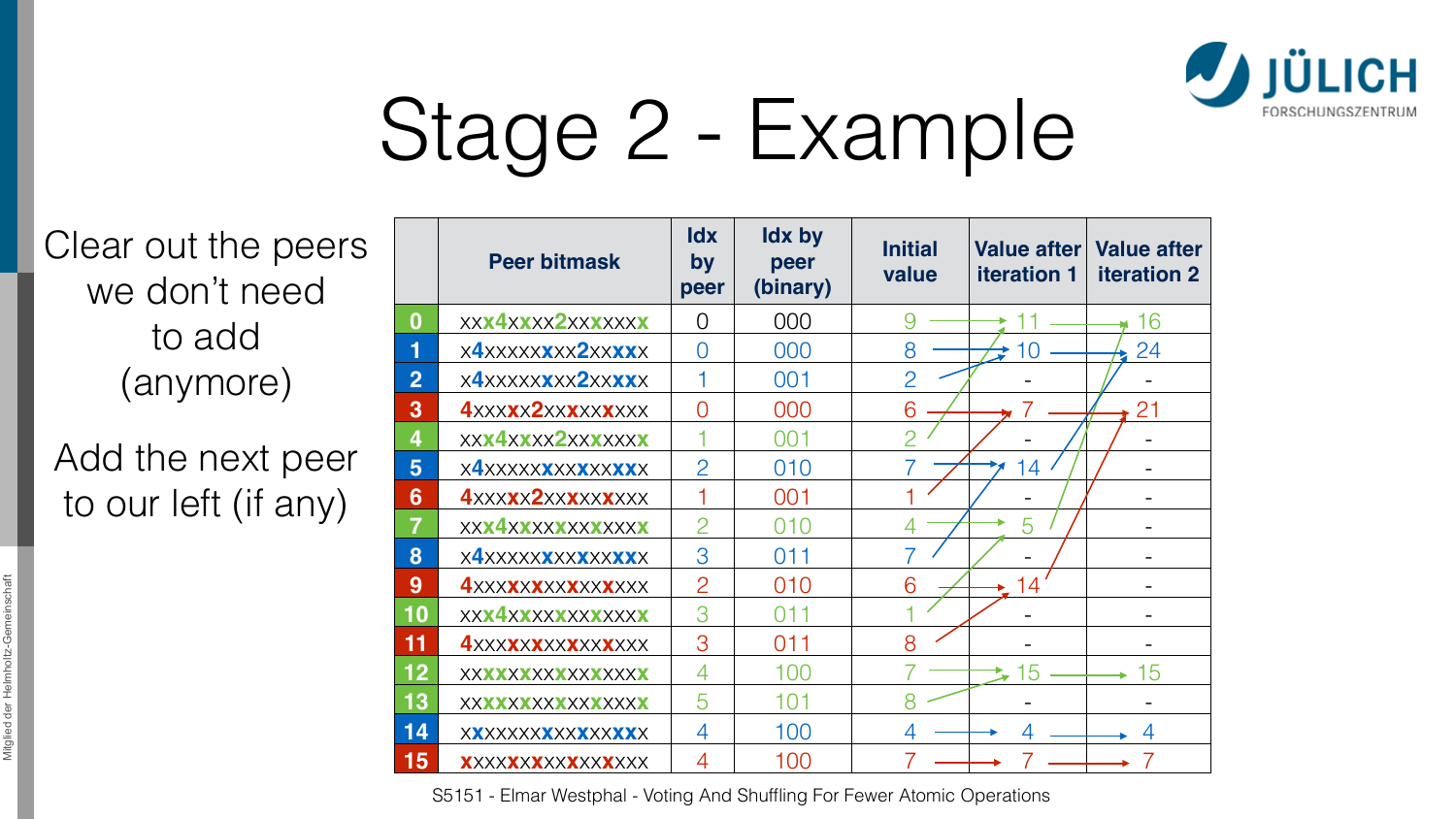

## Stage 2 - Example

|                | <b>Peer bitmask</b>               | <b>Idx</b><br>by<br>peer | <b>Idx by</b><br>peer<br>(binary) | <b>Initial</b><br>value  | <b>iteration 1</b> | Value after   Value after  <br><b>iteration 2</b> | <b>Value after</b><br><b>iteration 3</b> |
|----------------|-----------------------------------|--------------------------|-----------------------------------|--------------------------|--------------------|---------------------------------------------------|------------------------------------------|
| $\bf{0}$       | <b>XXX4XXXXXXXXXXXX</b>           | $\bigcirc$               | 000                               |                          |                    | 6                                                 | 31                                       |
| 1              | x4xxxxxxxxxxxxxx                  | $\rm O$                  | 000                               | 8                        |                    | 24                                                | 28                                       |
| $\overline{2}$ | x4xxxxxxxxxxxxxx                  |                          | 001                               | $\bigcirc$               |                    |                                                   |                                          |
| 3              |                                   | $\bigcirc$               | 000                               | 6                        |                    | 21                                                | 28                                       |
| 4              | <b>XXX4XXXXXXXXXXXX</b>           |                          | 001                               |                          |                    |                                                   |                                          |
| 5              | x4xxxxxxxxxxxxxx                  | $\overline{2}$           | 010                               |                          | 14                 |                                                   |                                          |
| 6              |                                   |                          | 001                               |                          |                    |                                                   |                                          |
|                | <b>XXX4XXXXXXXXXXXX</b>           |                          | 010                               |                          | 5                  |                                                   |                                          |
| 8              | x4xxxxxxxxxxxxxx                  | 3                        | 011                               | $\overline{\phantom{a}}$ |                    |                                                   |                                          |
| 9              | <b>4xxxxxxxxxxxxxxx</b>           | $\overline{2}$           | 010                               | 6                        |                    |                                                   |                                          |
| <b>10</b>      | <b>XXX4XXXXXXXXXXXX</b>           | З                        |                                   |                          |                    |                                                   |                                          |
| 11             | <b>4</b> XXX <b>XXXXXXXXX</b> XXX | 3                        | 011                               | 8                        |                    |                                                   |                                          |
| 12             | XXXXXXXXXXXXXXXX                  |                          | 100                               |                          | 15                 | 15                                                |                                          |
| <b>13</b>      | XXXXXXXXXXXXXXXX                  | 5                        | 101                               |                          |                    |                                                   |                                          |
| 14             | <b>XXXXXXXXXXXXXXXX</b>           | 4                        | 100                               |                          |                    | 4                                                 |                                          |
| 15             | <b>X</b> XXX <b>XXXXXXXXX</b> XXX | 4                        | 100                               |                          |                    |                                                   |                                          |

## Clear out the peers we don't need to add (anymore)

Add the next peer to our left (if any)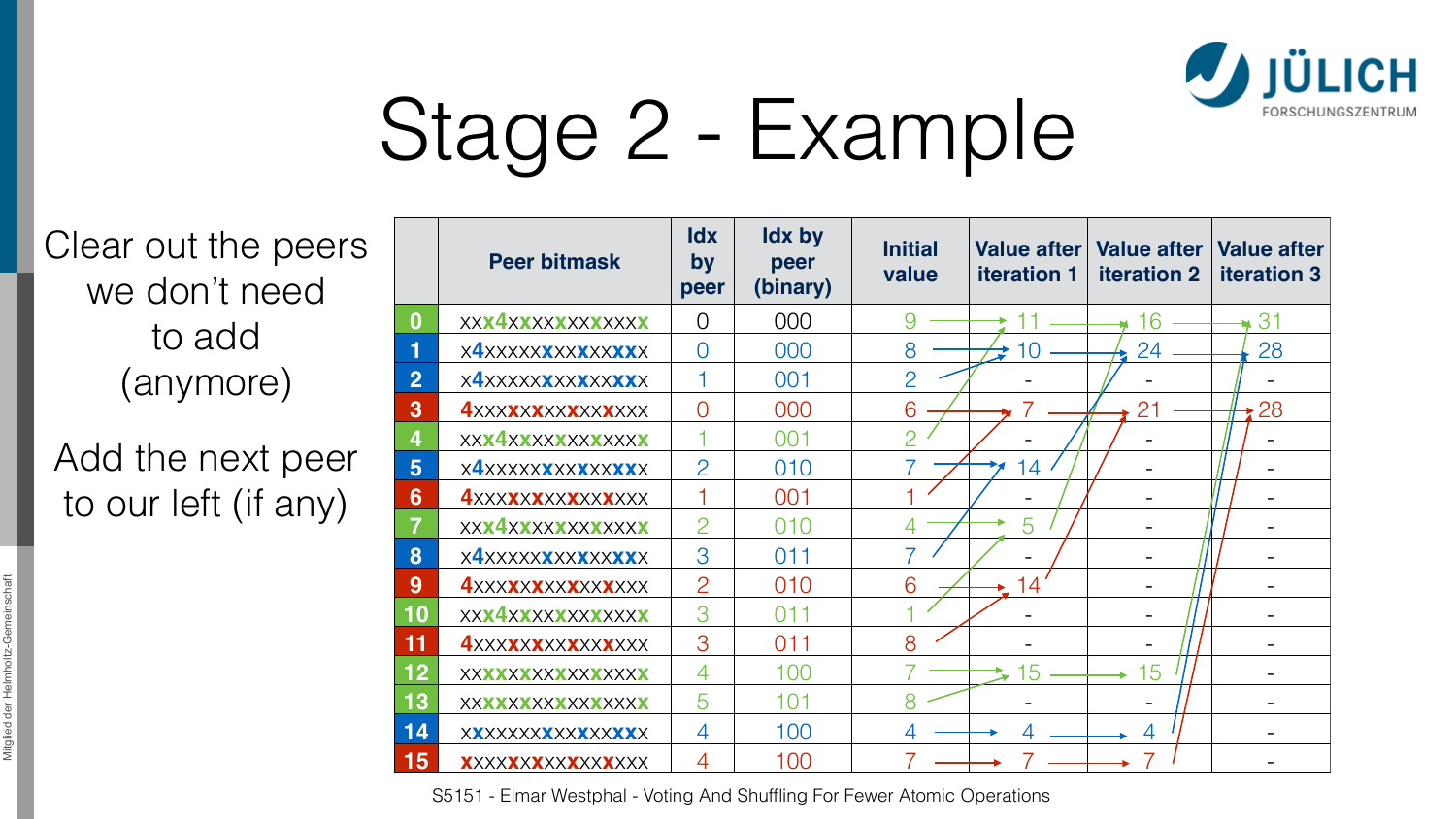

## Stage 2 - Example

Nothing more to add for our result threads. We are done!

|                                   | <b>Peer bitmask</b>               | <b>Idx</b><br>by<br>peer | <b>Idx by</b><br>peer<br>(binary) | <b>Initial</b><br>value  | <b>iteration 1</b> | Value after   Value after<br><b>iteration 2</b> | <b>Value after</b><br><b>iteration 3</b> |
|-----------------------------------|-----------------------------------|--------------------------|-----------------------------------|--------------------------|--------------------|-------------------------------------------------|------------------------------------------|
|                                   | XXXXXXXXXXXXXXXX                  | O                        | 000                               |                          |                    | 6                                               | 31                                       |
|                                   | XXXXXXXXXXXXXXXX                  | U                        | 000                               | 8                        |                    | 24                                              | 28                                       |
| $\mathbf{2}$                      | <b>XXXXXXXXXXXXXXXX</b>           |                          | 001                               | $\bigcirc$               |                    |                                                 |                                          |
| 3                                 | XXXXXXXXXXXXXXXXX                 | $\bigcirc$               | 000                               | 6                        |                    | 21                                              | 28                                       |
| 4                                 | XXXXXXXXXXXXXXXX                  |                          | 001                               |                          |                    |                                                 |                                          |
| 5                                 | <b>XXXXXXXXXXXXXXXX</b>           | $\overline{C}$           | 010                               |                          | 4                  |                                                 |                                          |
| 6                                 | <b>X</b> XXXXXXXXXXXXXXX          |                          | 001                               |                          | $\equiv$           |                                                 |                                          |
|                                   | XXXXXXXXXXXXXXXX                  |                          | 010                               |                          | 5                  |                                                 |                                          |
| 8                                 | <b>XXXXXXXXXXXXXXX</b>            | 3                        | 011                               | $\overline{\phantom{a}}$ |                    |                                                 |                                          |
| 9                                 | <b>X</b> XXX <b>XXXXXXXXX</b> XXX | $\mathcal{P}$            | 010                               | 6                        | 14                 |                                                 |                                          |
| 10                                | XXXXXXXXXXXXXXX                   | З                        | 011                               |                          |                    |                                                 |                                          |
| $\vert$ 11                        | <b>X</b> XXX <b>XXXXXXXXX</b> XXX | 3                        | 011                               | 8                        |                    |                                                 |                                          |
| $12$                              | XXXXXXXXXXXXXXXX                  |                          | 100                               |                          | 15                 | 15                                              |                                          |
| $\begin{array}{c} 13 \end{array}$ | XXXXXXXXXXXXXXXX                  | 5                        | 101                               |                          |                    |                                                 |                                          |
| $\begin{array}{c} 14 \end{array}$ | XXXXXXXXXXXXXXXX                  | 4                        | 100                               |                          |                    | 4                                               |                                          |
| 15                                | <b>X</b> XXX <b>XXXXXXXXX</b> XXX | 4                        | 100                               |                          |                    |                                                 |                                          |

## Clear out the peers we don't need to add (anymore)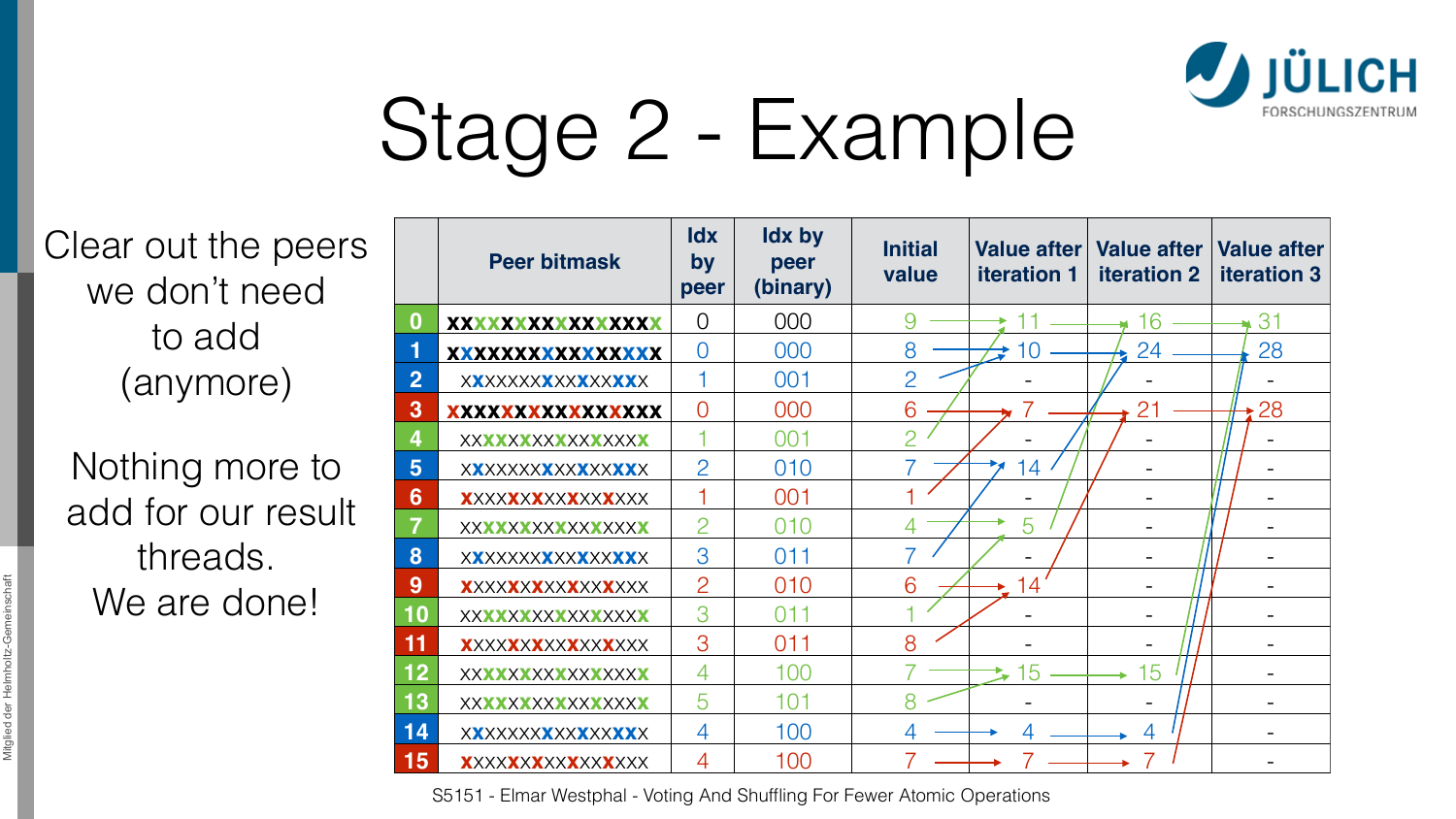- ... find a lane's relative position:
	- relative position= popc(peers<<(32-lane))
- …delete all bits up to this lane:
	- peers&=(0xffffffe<<lane)
- …find the next peer's index:
	- next peer= ffs(peers)-1

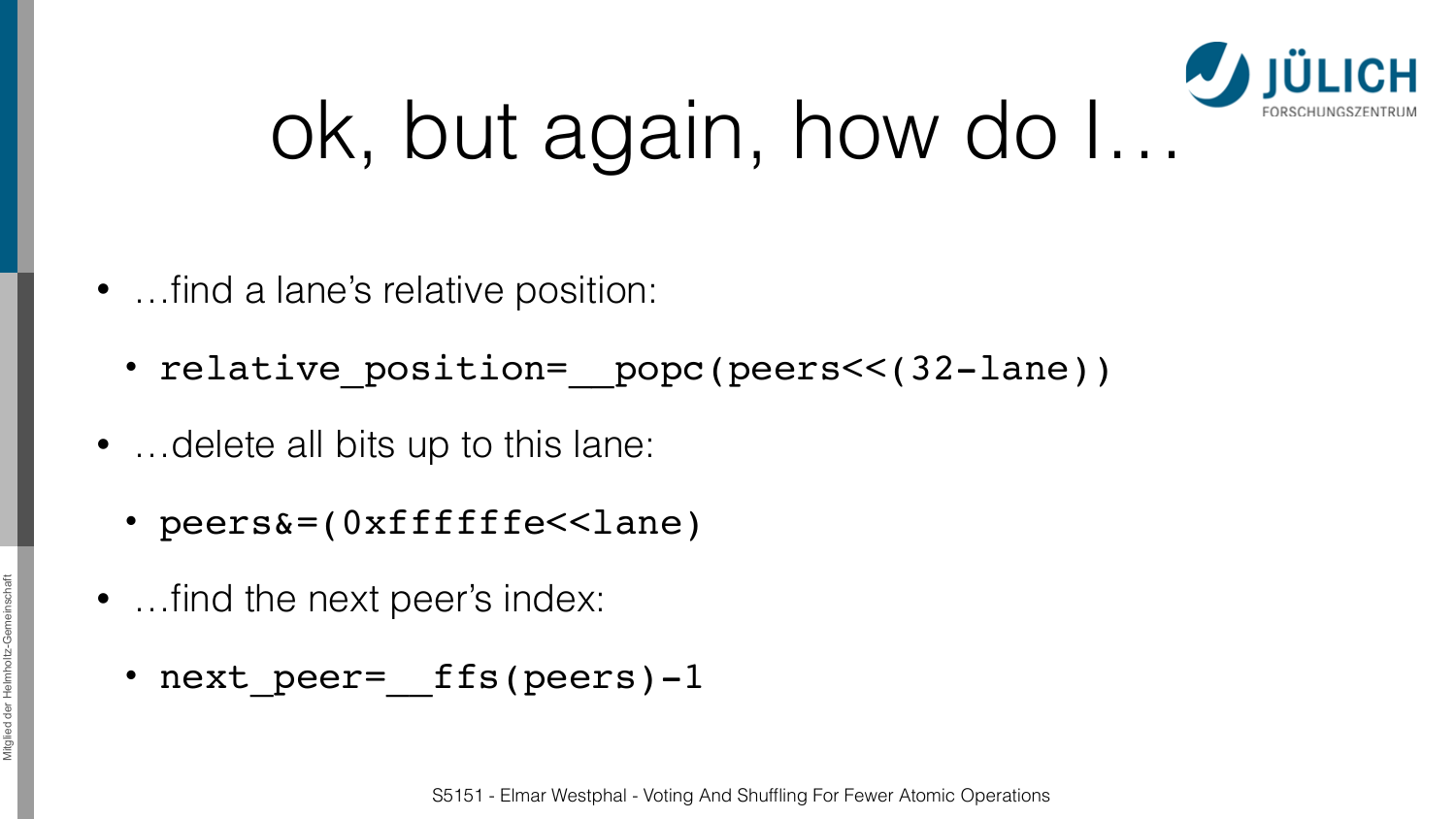- …retrieve the next peer value to add:
	- t= shfl(value, next peer) (important: add only if next peer>=0!)
- …find out if this thread is done:
	- done=relative  $position@(1< (1)$
- …remove the done threads from the peer bit-pattern:
	- peers&= ballot(!done) (2)
- ... find out when the loop is done
	- while( any(peers)) { … }





- 
- (1)(2) these operations deactivate every second thread in each iteration. (1) instead of counting and shifting, we may also "count by shifting": done=rel\_pos&iteration; iteration <<= 1;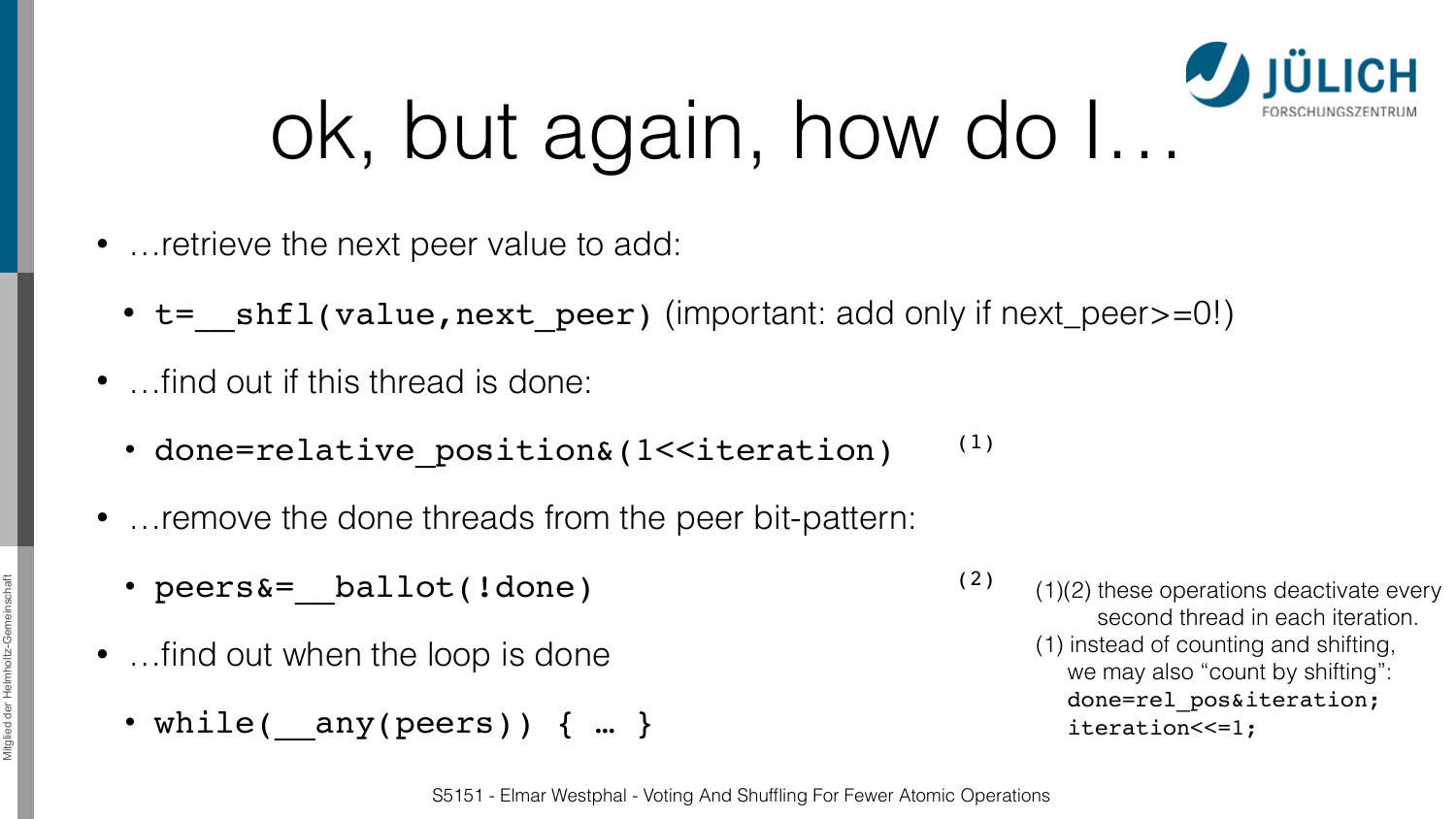

## Benchmarks

- Benchmarks are from real world MPC application (Multiparticle Collision Dynamics, a particle in cell code for hydrodynamic interactions \*)
- Benchmark system used has 10M particles in 1M cells, resulting (unoptimized) in as many atomic adds per parameter per component per iteration
- Benchmarked kernel contains lots of DP computations, but runtime is dominated by 9 atomically added components per thread



\*see GTC 2012, S0036, but since Kepler, using atomic operations can be faster than the method described back then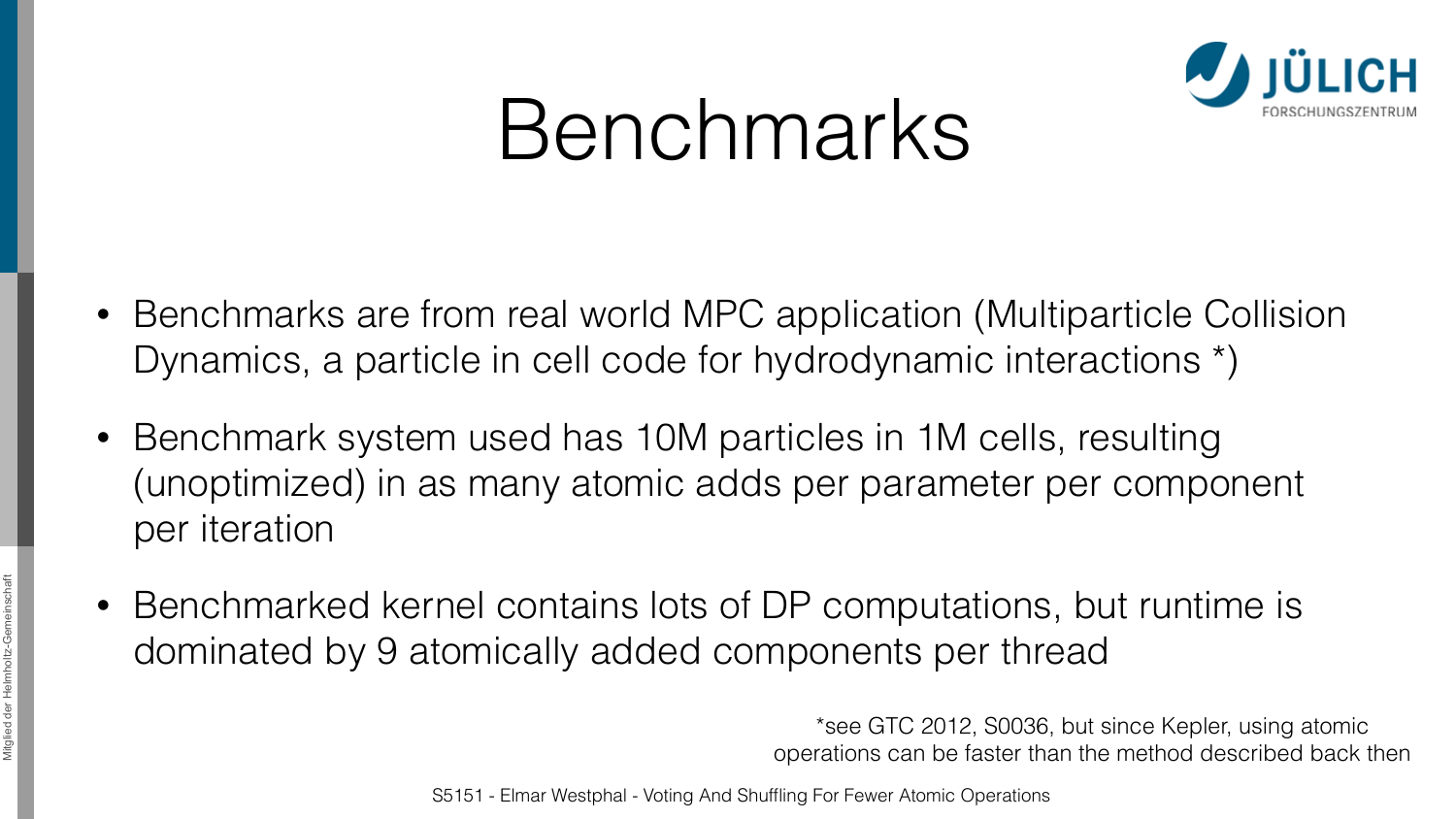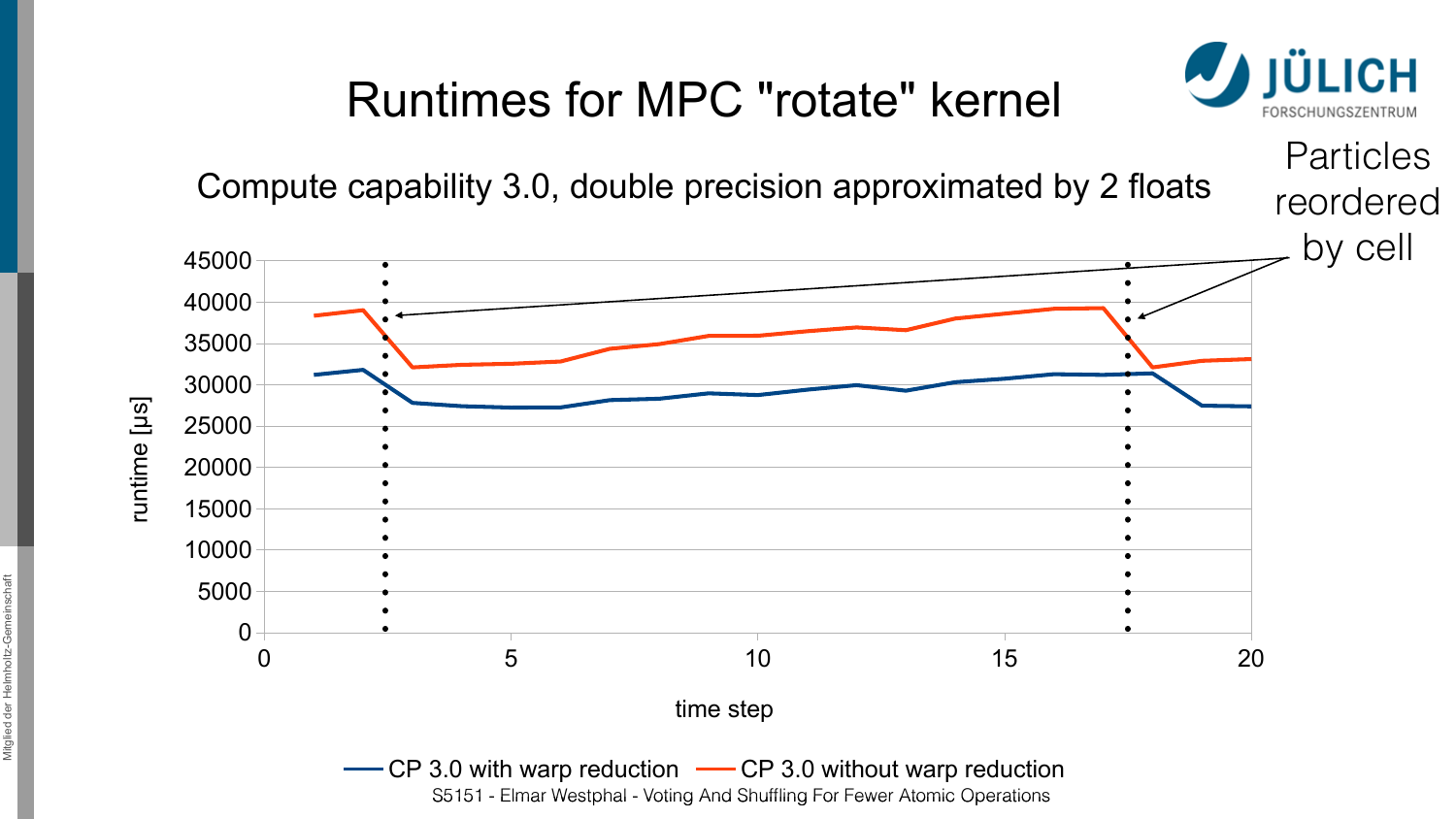S5151 - Elmar Westphal - Voting And Shuffling For Fewer Atomic Operations S5151 - Elmar Westphal - Voting And Shuffling For Fewer Atomic Operations $\leftarrow$  CP 3.0 with Warp reduction  $\leftarrow$  CP 3.0 without Warp reduction



 $\beth$  $\mathbf{\Omega}$ tim  $\bf \Phi$ لـــــــــا  $\beth$  $\boldsymbol{\mathcal{D}}$ <u>।</u><br>प्राच

 $\overline{\phantom{0}}$ 

## time step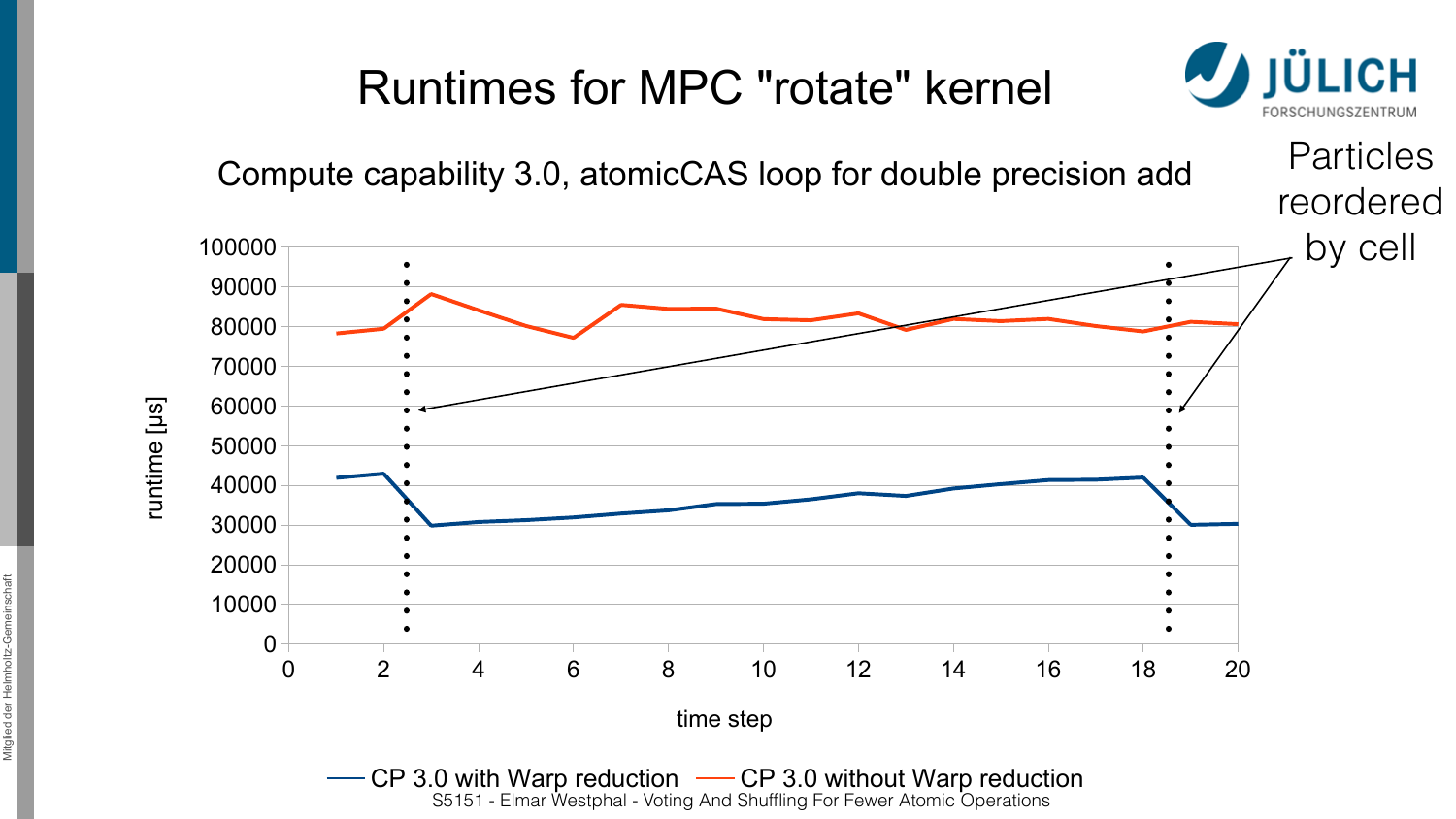

time step

## $\rightarrow$  CP 5.2 with Warp reduction  $\rightarrow$  CP 5.2 without Warp reduction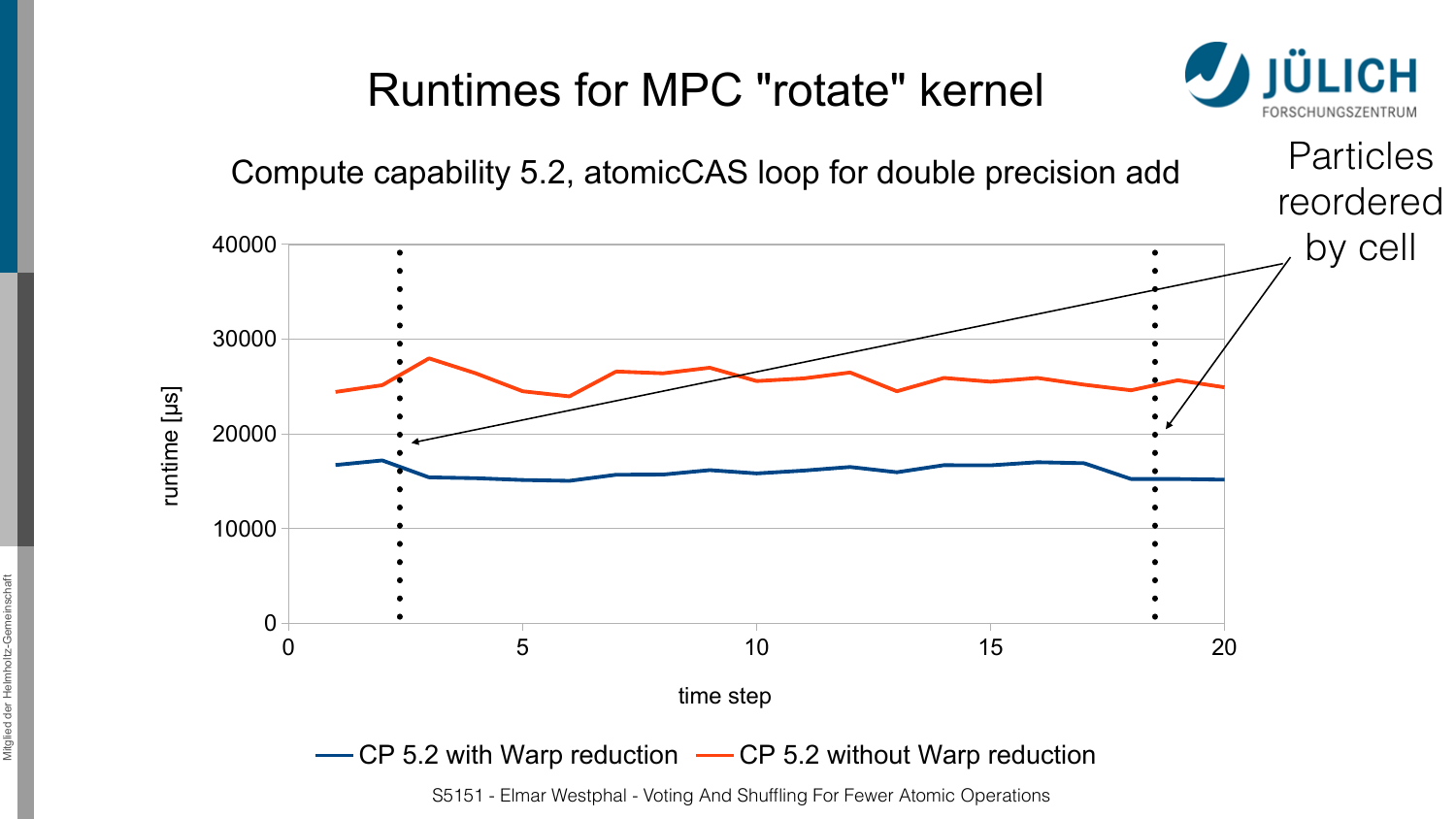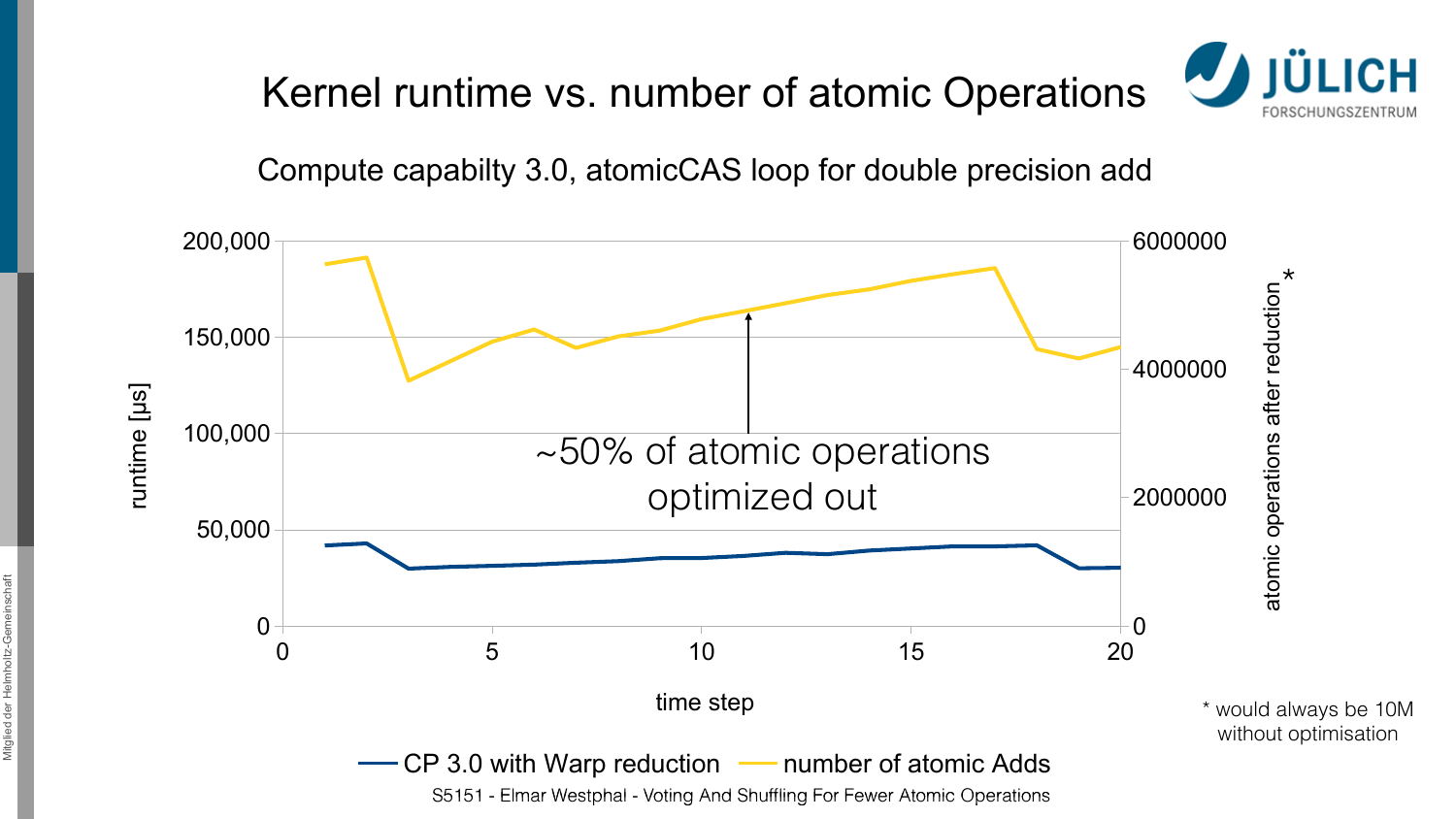# Conclusion / Outlook

- Useful for problems with a small number of different keys per warp
- Gain depends on architecture, precision and native availability of atomic operation (smaller if available)
- Idea might be extended from warps to blocks, but synchronization might become too expensive

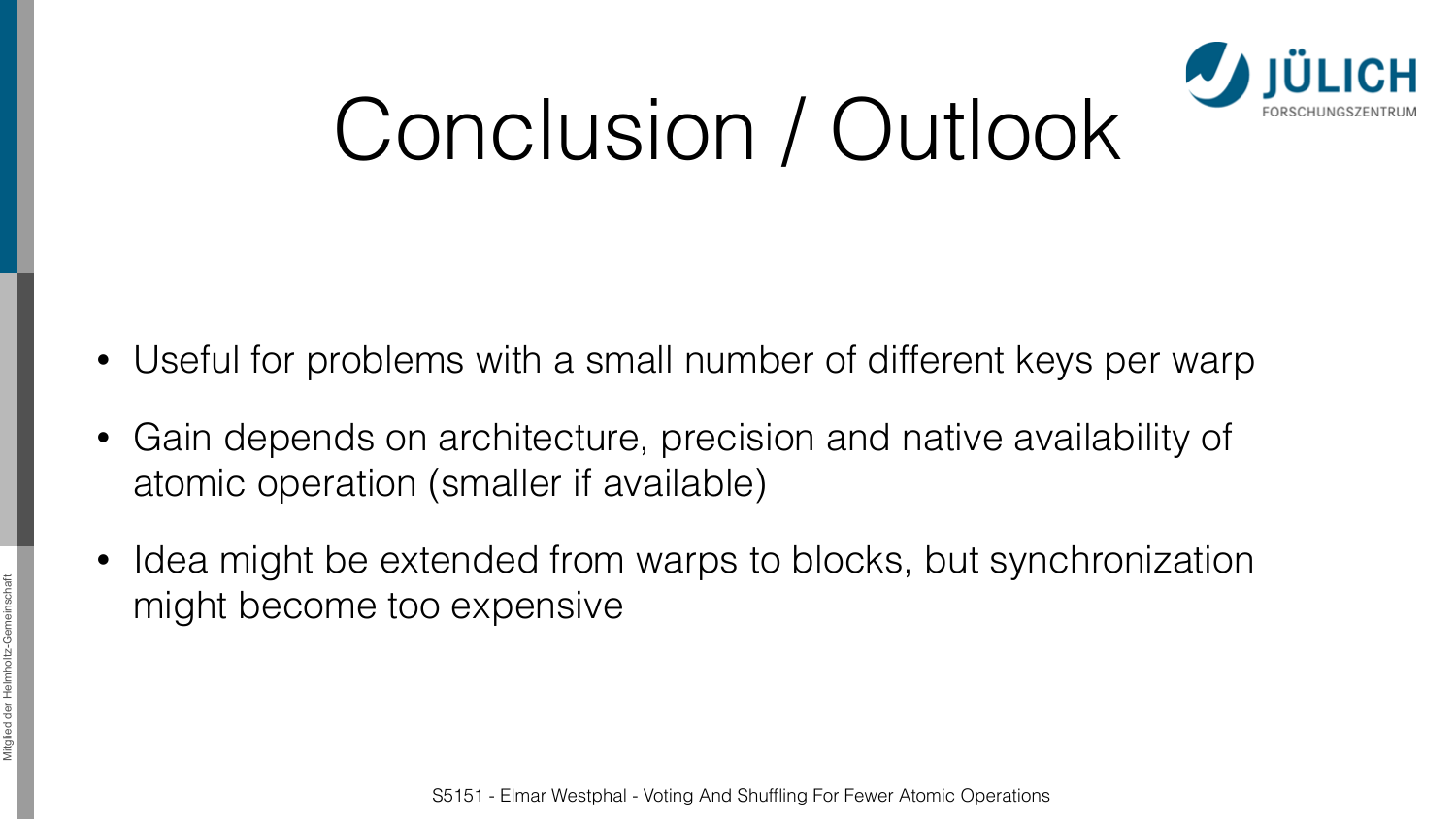Mitglied der Helmholtz-Gemeinschaft Mitglied der Heli



Questions?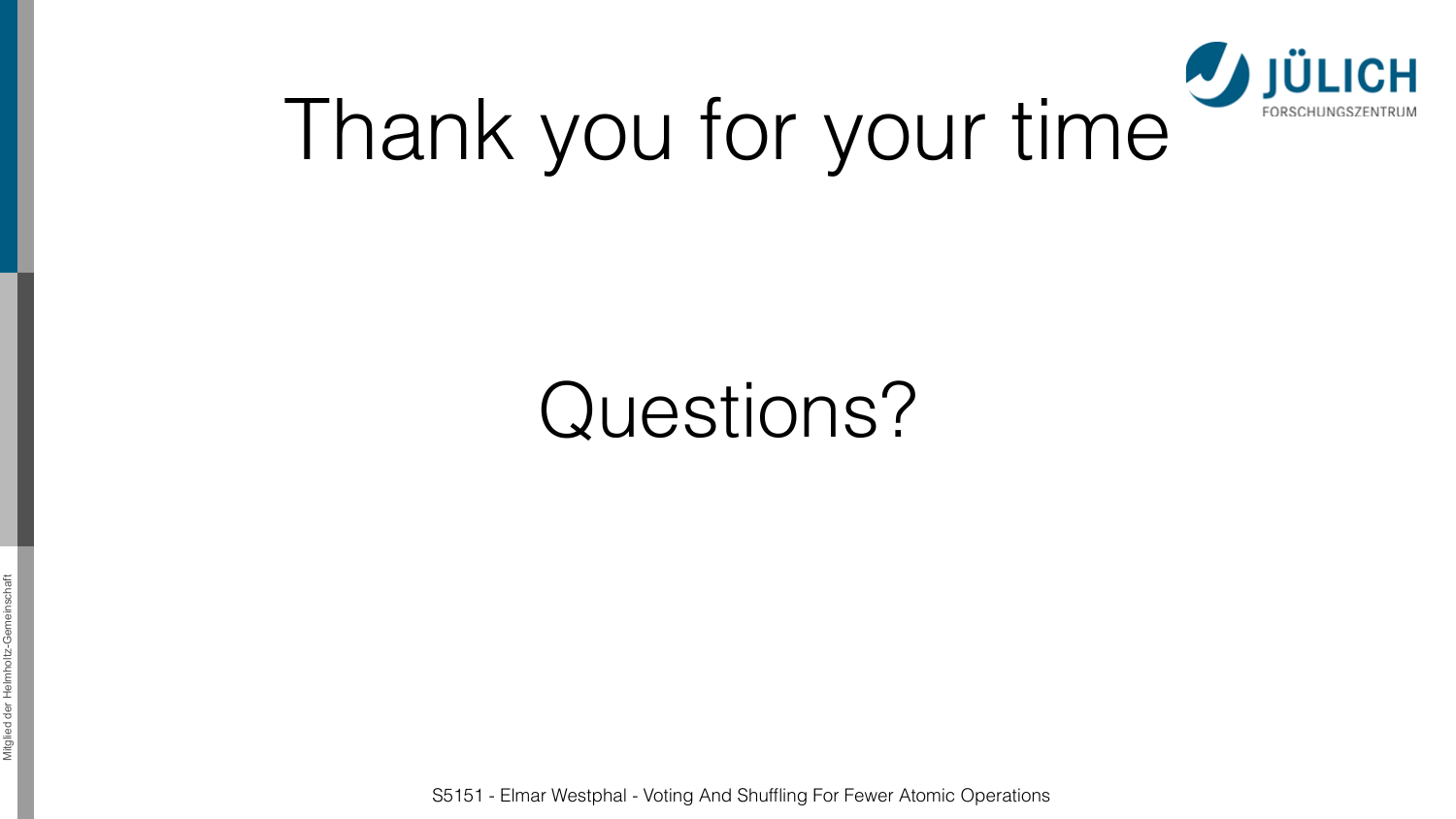```
template<typename G> 
 __device__ __inline__ uint get_peers(G my_key) { 
  uint peers; 
  bool is_peer; 
  do {
    is_peer=(my_key==other_key); // do we have a match?
    peers=__ballot(is_peer); // find all matches 
   return peers; 
}
```




# Appendix: code

uint unclaimed=0xffffffff; // in the beginning, no threads are claimed

G other\_key=\_\_shfl(key, \_\_ffs(unclaimed)-1);// get key from least unclaimed lane unclaimed^=peers; // matches are no longer unclaimed } while (!is\_peer); // repeat as long as we haven't found our match